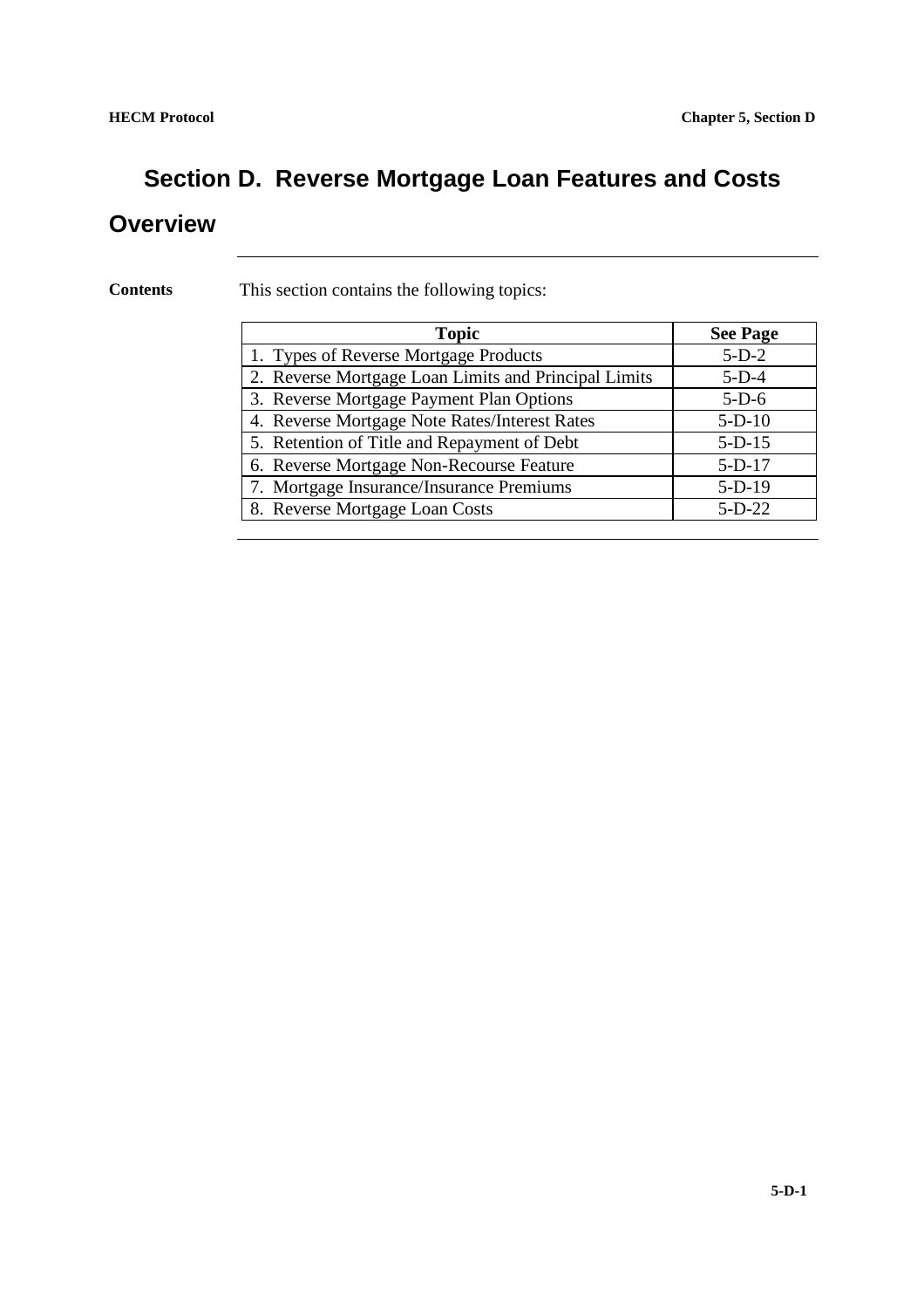#### **1. Types of Reverse Mortgage Products**

| <b>Introduction</b>                               | This topic contains information                                                                                                                                                                                                      |
|---------------------------------------------------|--------------------------------------------------------------------------------------------------------------------------------------------------------------------------------------------------------------------------------------|
|                                                   | • how a reverse mortgage differs from a forward mortgage, and<br>• types of reverse mortgages.                                                                                                                                       |
| <b>Change Date</b>                                | March 18, 2011                                                                                                                                                                                                                       |
| <b>PROTCL</b><br>5.D.1.a<br><b>How a Reverse</b>  | In a forward mortgage, the borrower makes monthly payments to the lender,<br>gradually building up his/her equity in the property.                                                                                                   |
| Mortgage<br>Differs from a<br>Forward<br>Mortgage | In a reverse mortgage, the lender makes monthly payments to the borrower,<br>gradually purchasing the equity in the home from the borrower. The<br>borrower continues to hold title to the property, which is security for the loan. |
|                                                   |                                                                                                                                                                                                                                      |

**PROTCL 5.D.1.b Types of Reverse Mortgages** The table below describes the three types of reverse mortgages.

| <b>Type of Reverse Mortgage</b> | <b>Description</b>                                         |
|---------------------------------|------------------------------------------------------------|
| Single purpose reverse mortgage | State and local government agencies usually offer this     |
|                                 | type of loan, in which the borrower may use the            |
|                                 | proceeds in only one specific way.                         |
|                                 | This type of reverse is often restricted to homeowners     |
|                                 | with low or moderate income.                               |
|                                 |                                                            |
|                                 | <b>Example:</b> The borrower may use the proceeds for home |
|                                 | repairs or payment of taxes.                               |
| Proprietary reverse mortgage    | Private lenders offer this type of reverse mortgage,       |
|                                 | which is not insured by the Federal government.            |
|                                 | Borrowers may use the loan proceeds for a variety of       |
|                                 | purposes.                                                  |
|                                 | Propriety reverse mortgages may be more suitable for       |
|                                 | upper-income borrowers with high-value homes.              |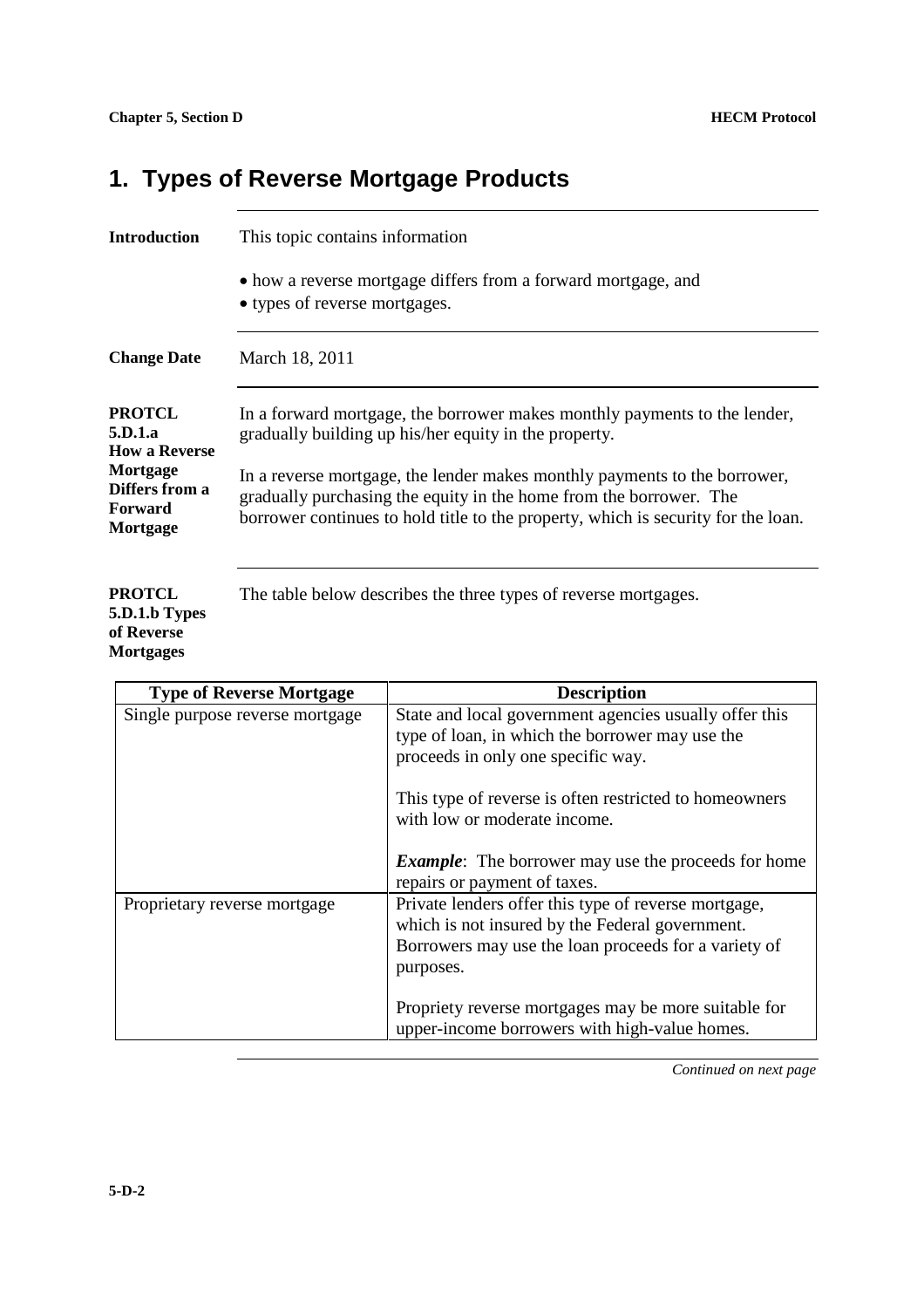## **1. Types of Reverse Mortgage Products, Continued**

**PROTCL 5.D.1.b Types of Reverse Mortgages** (continued)

| <b>Type of Reverse Mortgage</b> | <b>Description</b>                                        |
|---------------------------------|-----------------------------------------------------------|
| Reverse mortgage insured by the | The Home Equity Conversion Mortgage (HECM) is a           |
| Federal Housing Administration  | reverse mortgage insured by the Federal government        |
| (FHA)                           | through FHA. FHA insures participating lenders against    |
|                                 | losses on HECM loans, and designs and administers the     |
|                                 | guidelines governing lender and borrower eligibility and  |
|                                 | use of HECM loans.                                        |
|                                 |                                                           |
|                                 | Borrowers may use a HECM for any of the following         |
|                                 | purposes:                                                 |
|                                 |                                                           |
|                                 | • paying off any existing forward mortgage                |
|                                 | • accessing the home equity of a current residence (after |
|                                 | satisfying any outstanding mortgage debt on the           |
|                                 | property)                                                 |
|                                 | • refinancing an existing HECM, or                        |
|                                 | • purchasing a new residence and obtaining a reverse      |
|                                 | mortgage in a single transaction.                         |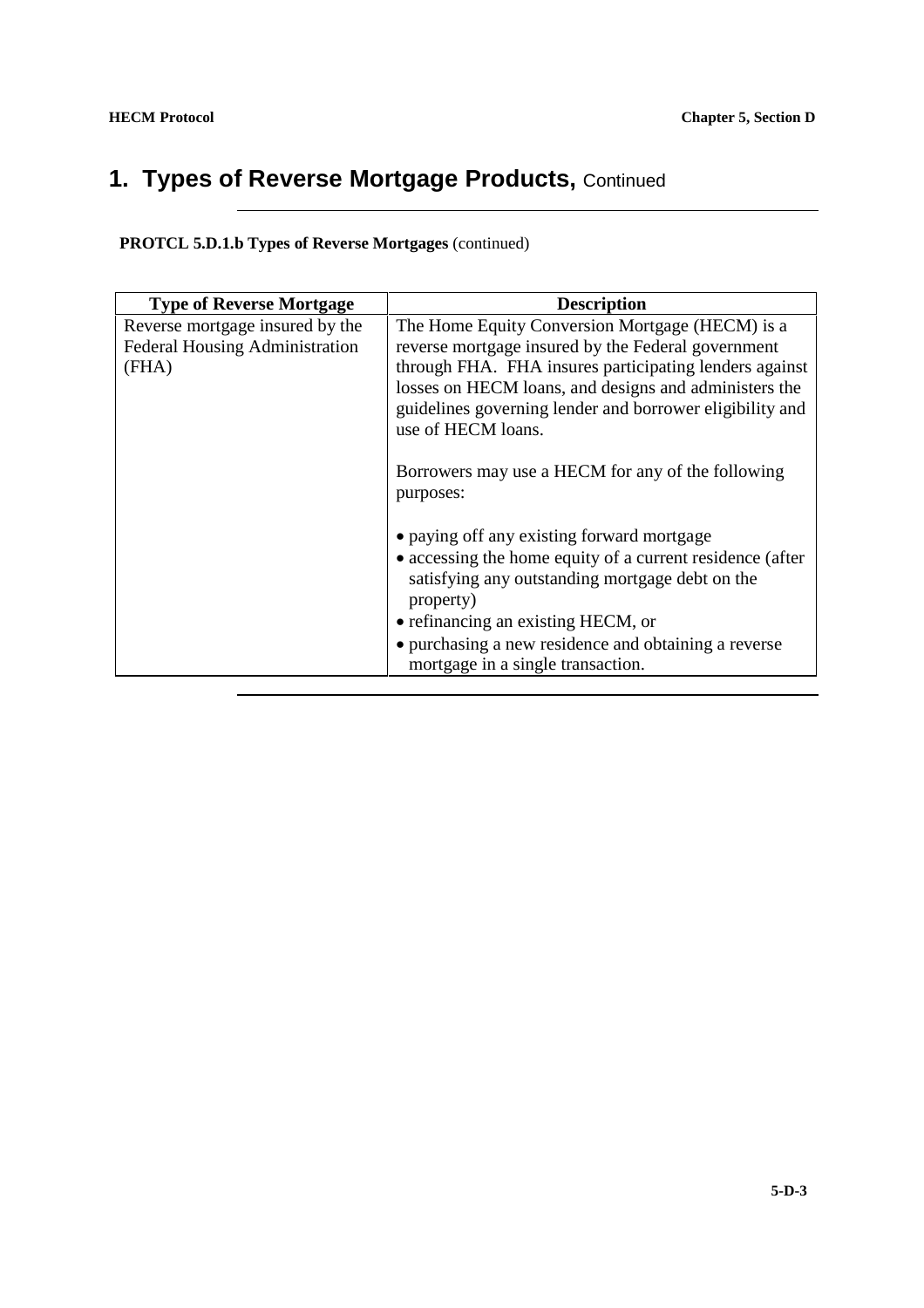## **2. Reverse Mortgage Loan Limits and Principal Limits**

| Introduction                                                  | This topic contains information on                                                                                                                                                                                                                                                                                                                            |
|---------------------------------------------------------------|---------------------------------------------------------------------------------------------------------------------------------------------------------------------------------------------------------------------------------------------------------------------------------------------------------------------------------------------------------------|
|                                                               | • HECM loan limits<br>• the principal limit on a HECM, and<br>• leftover equity reserve on a HECM.                                                                                                                                                                                                                                                            |
| <b>Change Date</b>                                            | March 18, 2011                                                                                                                                                                                                                                                                                                                                                |
| <b>PROTCL</b><br>5.D.2.a<br><b>HECM Loan</b><br><b>Limits</b> | HECM loan limits are set by law. The maximum claim amount is used to<br>determine the principal limit, defined as the lesser of the<br>• FHA national loan limit, or<br>• home's appraised value.                                                                                                                                                             |
|                                                               | <b>HECM</b> for Purchase Loan Limit<br>The loan limit on a HECM for purchase is the least of the FHA loan limit, the<br>appraised value, or the sales price.                                                                                                                                                                                                  |
|                                                               | <i>Note</i> : Proprietary reverse mortgages may have higher loan limits than<br>HECMs, or no limits at all. Clients may want to consider proprietary<br>products if they have a home with a high property value. Counselors must<br>inform clients that proprietary products may have higher costs or substantially<br>lower loan-to-value ratios than HECMs. |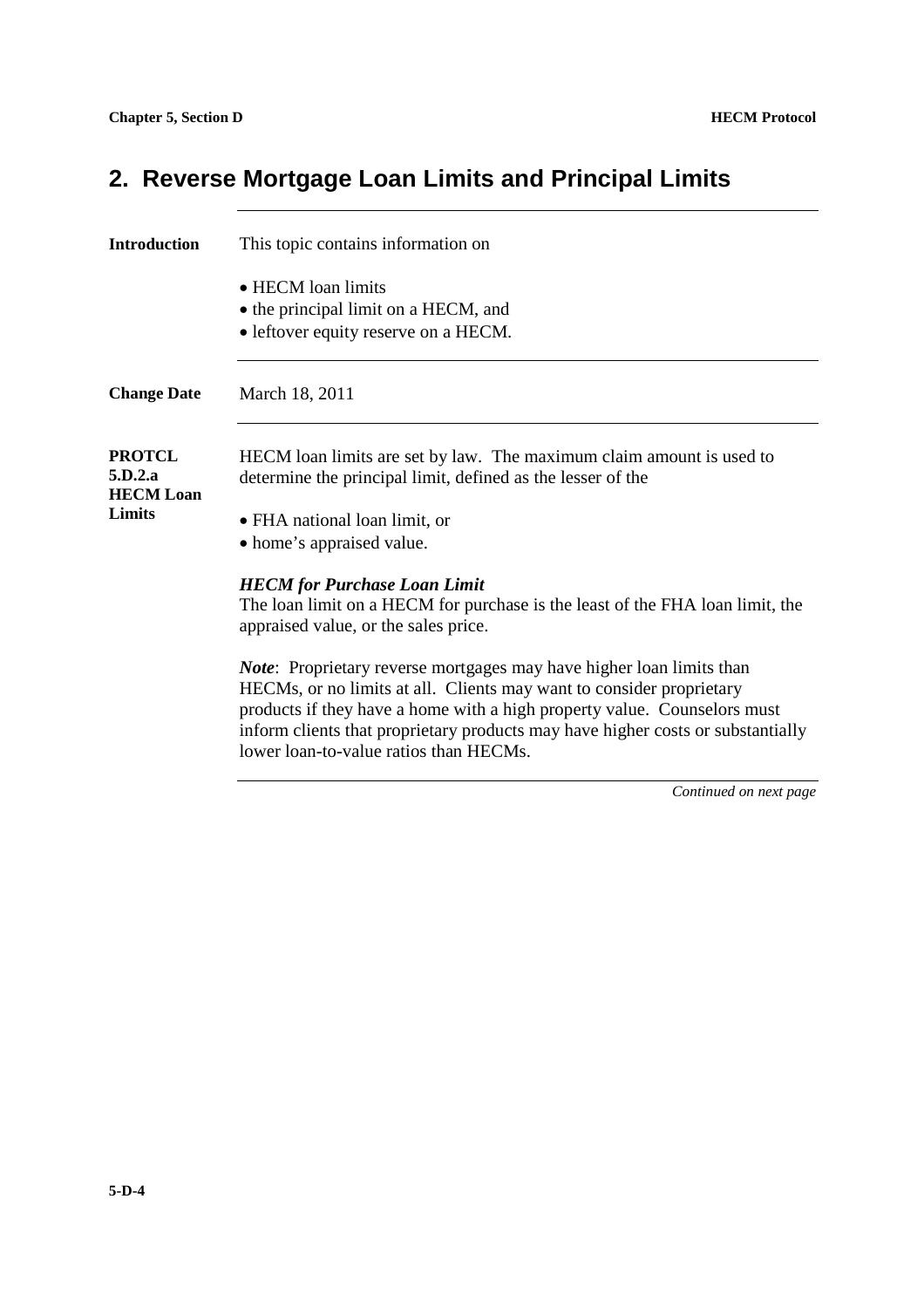#### **2. Reverse Mortgage Loan Limits and Principal Limits,**

**Continued** 

| The principal limit is the amount of money that a borrower may access<br>through a reverse mortgage. For HECM loans, the principal limit available to<br>the homeowner is determined by multiplying                                                                  |
|----------------------------------------------------------------------------------------------------------------------------------------------------------------------------------------------------------------------------------------------------------------------|
| • the maximum FHA insurance claim amount (which is the lesser of the<br>appraised value of the property or the FHA loan limit) by<br>• a factor based on the age of the youngest borrower and the expected interest<br>rate, which may be no lower than 5.5 percent. |
| The principal limit is calculated at closing and increases each month by one-<br>twelfth of the sum of the note rate and the annual mortgage insurance<br>premium rate.                                                                                              |
| When a borrower takes out a reverse mortgage, there is a portion of the equity<br>in the home that is reserved to reduce the lender's and FHA's risk. The<br>amount reserved is determined by the ratio of the loan's principal limit to the<br>home value.          |
|                                                                                                                                                                                                                                                                      |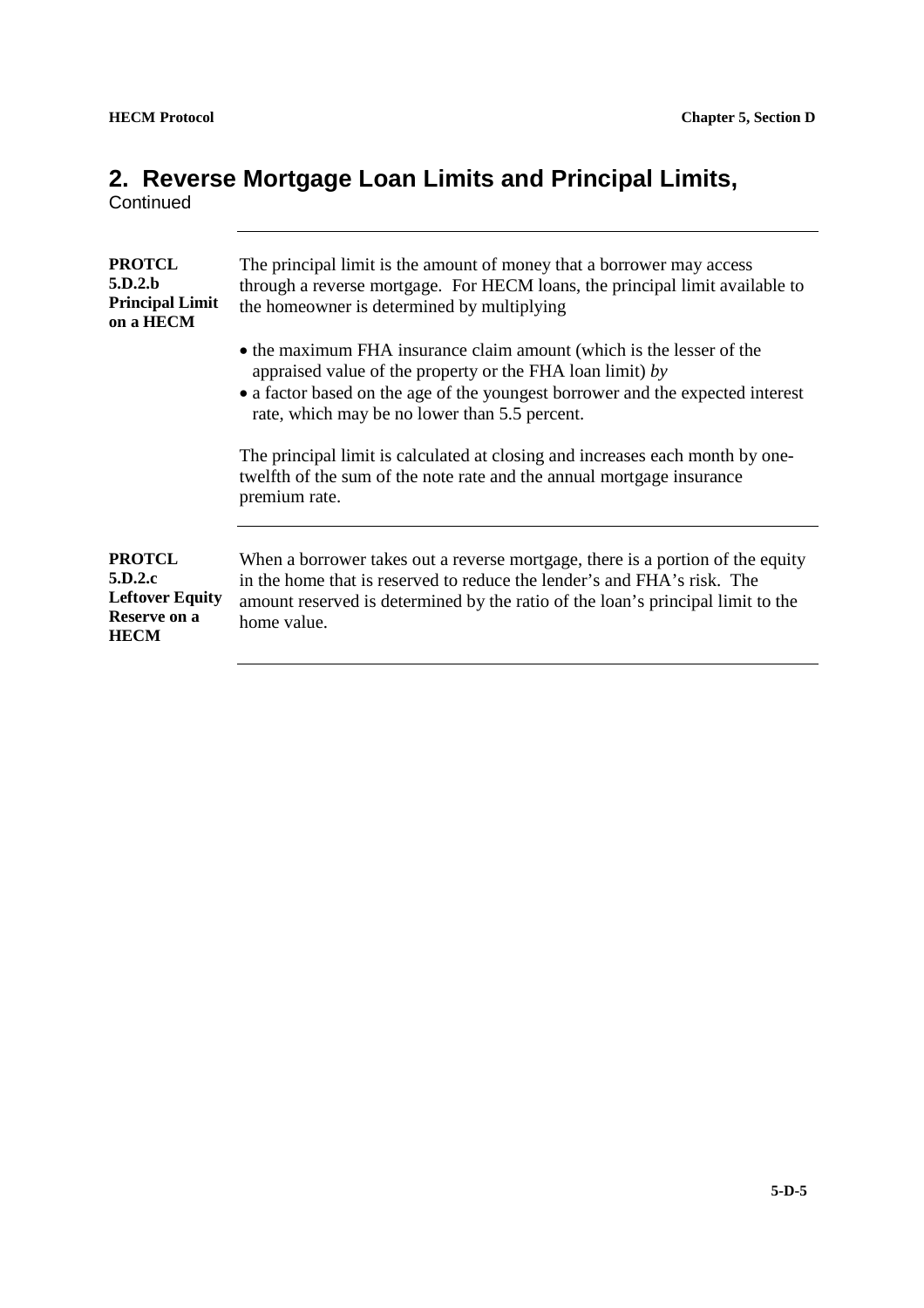## **3. Reverse Mortgage Payment Plan Options**

| <b>Introduction</b>                                                        | This topic contains information on reverse mortgage payment plan options,<br>including                                                                                                                                                                                                                          |
|----------------------------------------------------------------------------|-----------------------------------------------------------------------------------------------------------------------------------------------------------------------------------------------------------------------------------------------------------------------------------------------------------------|
|                                                                            | • types of reverse mortgage payment plan options<br>• a description of the reverse mortgage payment plans<br>• HECM borrower changes to payment plans<br>• changes to payment plans on proprietary reverse mortgages, and<br>• lender establishment of the monthly payment amount for term and tenure<br>plans. |
| <b>Change Date</b>                                                         | March 18, 2011                                                                                                                                                                                                                                                                                                  |
| <b>PROTCL</b><br>5.D.3.a Types of<br><b>Payment Plan</b><br><b>Options</b> | The lender disburses HECM loan proceeds to the borrower through the<br>payment plan of the borrower's choice. The borrower may choose one of the<br>following payment plan types:                                                                                                                               |
|                                                                            | $\bullet$ term<br>$\bullet$ tenure<br>· line of credit, or<br>• a combination of line of credit with term or tenure ("modified term" or<br>"modified tenure," respectively).                                                                                                                                    |
|                                                                            | <b>Reference:</b> For a description of each of these types of plans, see <b>HECM</b><br>Protocol 5.D.3.b.                                                                                                                                                                                                       |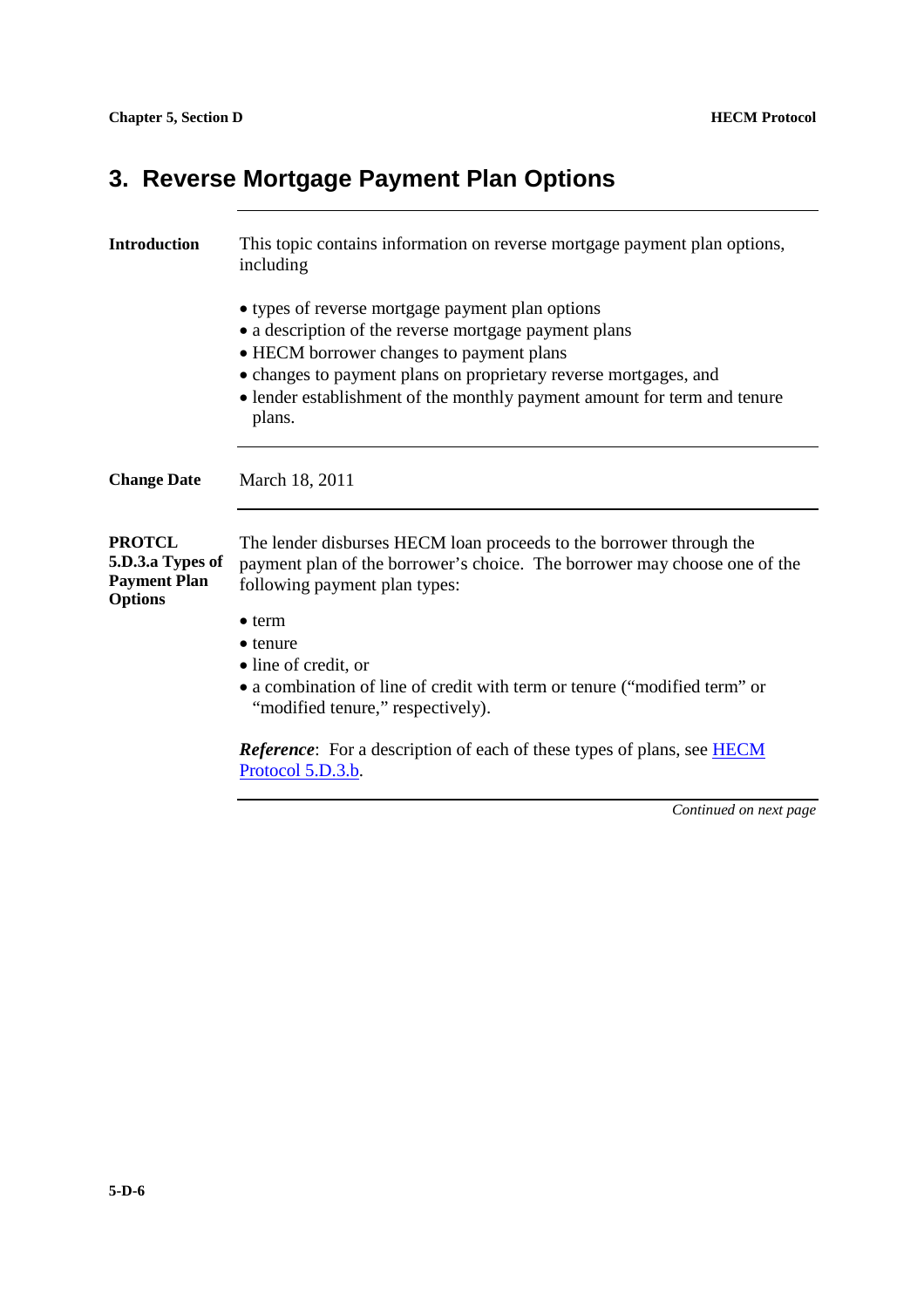## **3. Reverse Mortgage Payment Plan Options, Continued**

| PROTCL               | The table below describes each of the types of reverse mortgage payment |
|----------------------|-------------------------------------------------------------------------|
| 5.D.3.b              | plans.                                                                  |
| <b>Description:</b>  |                                                                         |
| Reverse              |                                                                         |
| Mortgage             |                                                                         |
| <b>Payment Plans</b> |                                                                         |

| <b>Payment</b>   | <b>Description</b>                                                                                                                                                                                                                                                                                                                                                                                                                                                                                                       |
|------------------|--------------------------------------------------------------------------------------------------------------------------------------------------------------------------------------------------------------------------------------------------------------------------------------------------------------------------------------------------------------------------------------------------------------------------------------------------------------------------------------------------------------------------|
| <b>Plan Type</b> |                                                                                                                                                                                                                                                                                                                                                                                                                                                                                                                          |
| Line of          | With a line of credit                                                                                                                                                                                                                                                                                                                                                                                                                                                                                                    |
| Credit           | • the borrower may choose to receive the entire principal limit from the line of<br>credit at closing in one up-front draw or lump sum, e.g., to pay off an<br>existing mortgage (Note: This draw schedule is not a payment plan in itself<br>but is simply an option with a line of credit.)<br>• the borrower may choose to access the money at any time over a period of<br>time until the line of credit is exhausted, and<br>• the line of credit is exhausted when the loan balance equals the principal<br>limit. |
|                  | As with any HECM payment plan, a borrower with a line of credit who uses<br>up the entire principal limit may stay in the home as long as he/she continues<br>to pay homeowners insurance and real estate taxes, and makes any necessary<br>home repairs.                                                                                                                                                                                                                                                                |
|                  | <b>Line of Credit Growth</b><br>The unused portion of the line of credit grows at the "credit line growth rate,"<br>which is equal to the compounding rate. This is the same rate at which the<br>principal limit and the loan balance grow, which is the current interest rate plus<br>0.5 percent. Therefore, the amount of funds available to the borrower from a<br>line of credit grows larger each month for as long as any funds remain.                                                                          |
|                  | Counselors must not tell clients that HECM credit lines "earn interest,"<br>because credit line growth is simply increased access to borrowing power,<br>comparable to an increase in a credit limit on a credit card. Counselors should<br>advise clients that proprietary reverse mortgages may have a lower credit line<br>growth rate, or no credit line growth at all, which will affect the amount of<br>cash available to the borrower over the life of the loan.                                                 |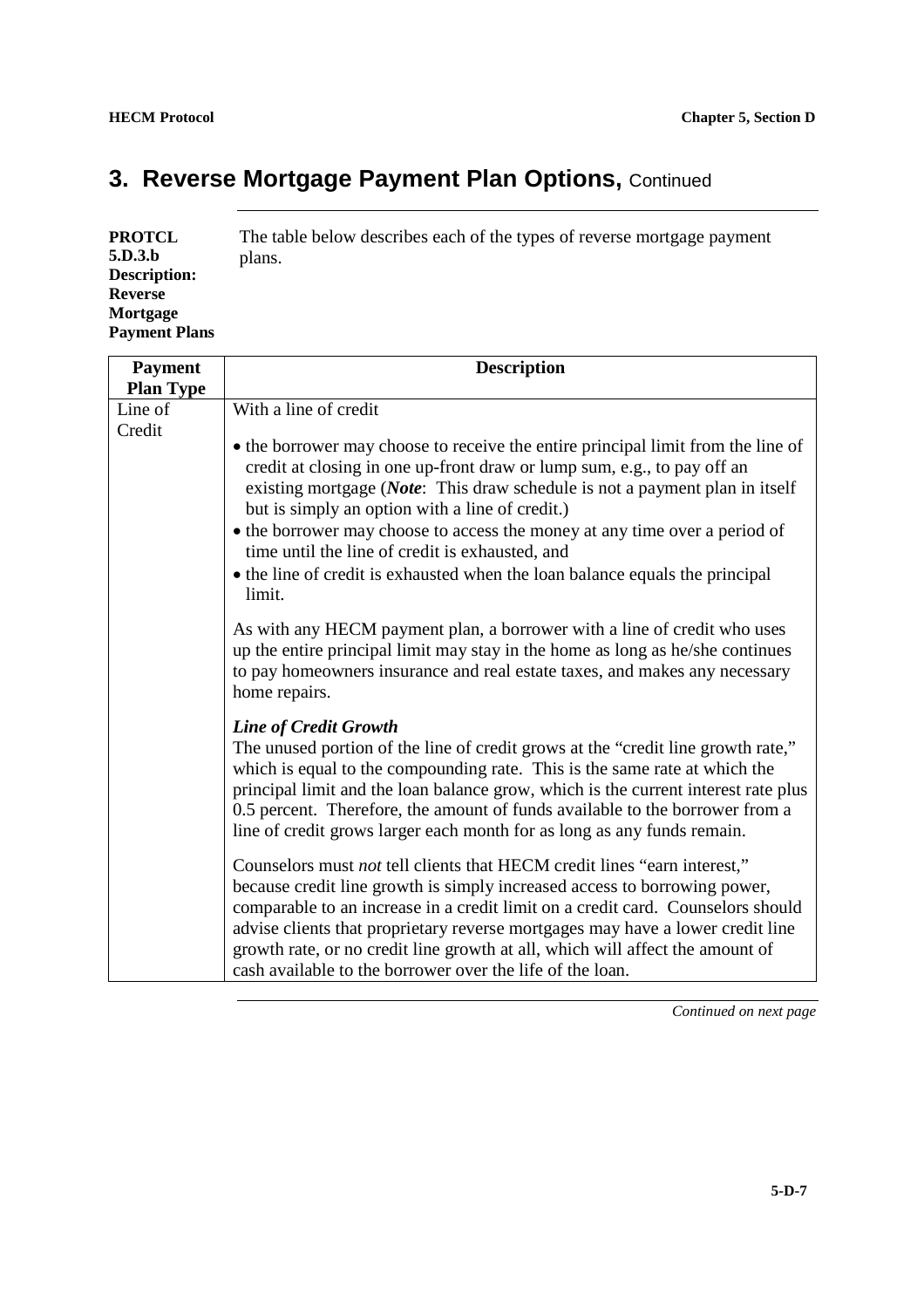#### **3. Reverse Mortgage Payment Plan Options, Continued**

**PROTCL 5.D.3.b Description: Reverse Mortgage Payment Plans** (continued)

| <b>Payment</b>                  | <b>Description</b>                                                                                                                                                                                                                                                         |
|---------------------------------|----------------------------------------------------------------------------------------------------------------------------------------------------------------------------------------------------------------------------------------------------------------------------|
| <b>Plan Type</b>                |                                                                                                                                                                                                                                                                            |
|                                 | Caution: If the client has indicated that his/her lender is trying to cross-sell an                                                                                                                                                                                        |
|                                 | annuity or other investment, the counselor must provide the client with the                                                                                                                                                                                                |
|                                 | OIG Hotline number to report the violation.                                                                                                                                                                                                                                |
| Tenure                          | Under the tenure option, the borrower receives equal monthly payments as<br>long as the borrower maintains his/her primary residence in the home.                                                                                                                          |
|                                 | Even if the loan balance exceeds the principal limit of the loan, the borrower<br>will continue to receive payments.                                                                                                                                                       |
|                                 | <b>Length of Term for Tenure Payments</b>                                                                                                                                                                                                                                  |
|                                 | The length of the term for tenure payments is calculated by subtracting the age<br>of the youngest borrower from 100 years, although the borrower will continue<br>to receive payments if he/she lives past 100 years of age.                                              |
| Term                            | Under the term option, the borrower chooses a fixed period of time during<br>which he/she receives equal monthly payments. At the end of the term, the<br>borrower may remain in the home as long as he/she fulfills the obligations<br>under the terms of the mortgage by |
|                                 | • paying property taxes, hazard insurance, and other property charges, and<br>• maintaining the home.                                                                                                                                                                      |
| Combination<br>Payment<br>Plans | The borrower may combine a line of credit option with term or tenure payment<br>options. A combination plan known as a                                                                                                                                                     |
|                                 | • <i>modified tenure plan</i> combines a line of credit with monthly payments as<br>long as the borrower remains in the home, and                                                                                                                                          |
|                                 | • <i>modified term plan</i> combines a line of credit with monthly payments for a<br>fixed period determined by the borrower.                                                                                                                                              |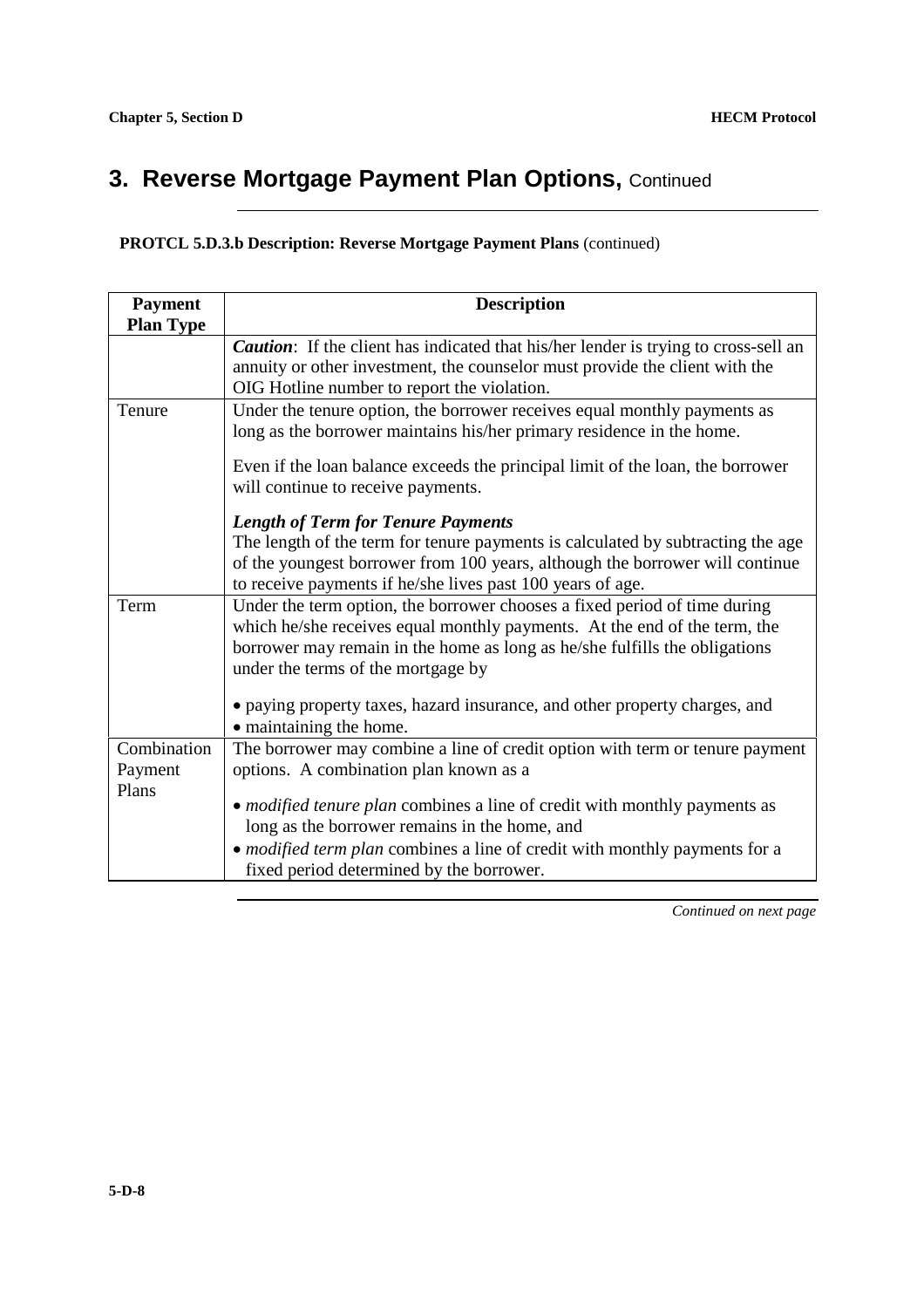## **3. Reverse Mortgage Payment Plan Options, Continued**

| <b>PROTCL</b><br>5.D.3.c<br><b>HECM</b><br><b>Borrower</b><br><b>Changes to</b><br><b>Payment Plans</b>                                                              | A HECM borrower may request to change his/her payment plan at any time<br>during the life of the loan. The lender may charge a fee, not to exceed<br>\$20.00, for changing the payment plan.<br>A borrower may<br>• change the term of payments<br>• receive an unscheduled payment<br>• suspend payments<br>· establish or terminate a line of credit, or<br>• receive the entire net principal limit (the difference between the current<br>principal limit and the outstanding loan balance) in one payment. |
|----------------------------------------------------------------------------------------------------------------------------------------------------------------------|-----------------------------------------------------------------------------------------------------------------------------------------------------------------------------------------------------------------------------------------------------------------------------------------------------------------------------------------------------------------------------------------------------------------------------------------------------------------------------------------------------------------|
| <b>PROTCL</b><br>5.D.3.d<br><b>Changes to</b><br><b>Payment Plans</b><br>on Proprietary<br><b>Reverse</b><br><b>Mortgages</b>                                        | Proprietary reverse mortgages may not offer different payment options.<br>If the proprietary product offers different payment plans, the lender may<br>• prohibit the borrower from changing the payment plan, or<br>• require the borrower to pay a fee to change plans.                                                                                                                                                                                                                                       |
| <b>PROTCL</b><br>5.D.3.e<br><b>Lender</b><br><b>Establishment</b><br>of the Monthly<br><b>Payment</b><br><b>Amount for</b><br><b>Term and</b><br><b>Tenure Plans</b> | The lender establishes monthly payments to the borrower (term or tenure) by<br>using the<br>• net principal limit<br>• length of the term in months (for the tenure option, 100 years minus the age<br>of the current borrower), and<br>• expected rate.<br>For either of these plans, the borrower may choose to receive less than the<br>maximum monthly payment allowed under the plan, in which case the<br>remaining funds are placed into a line of credit.                                               |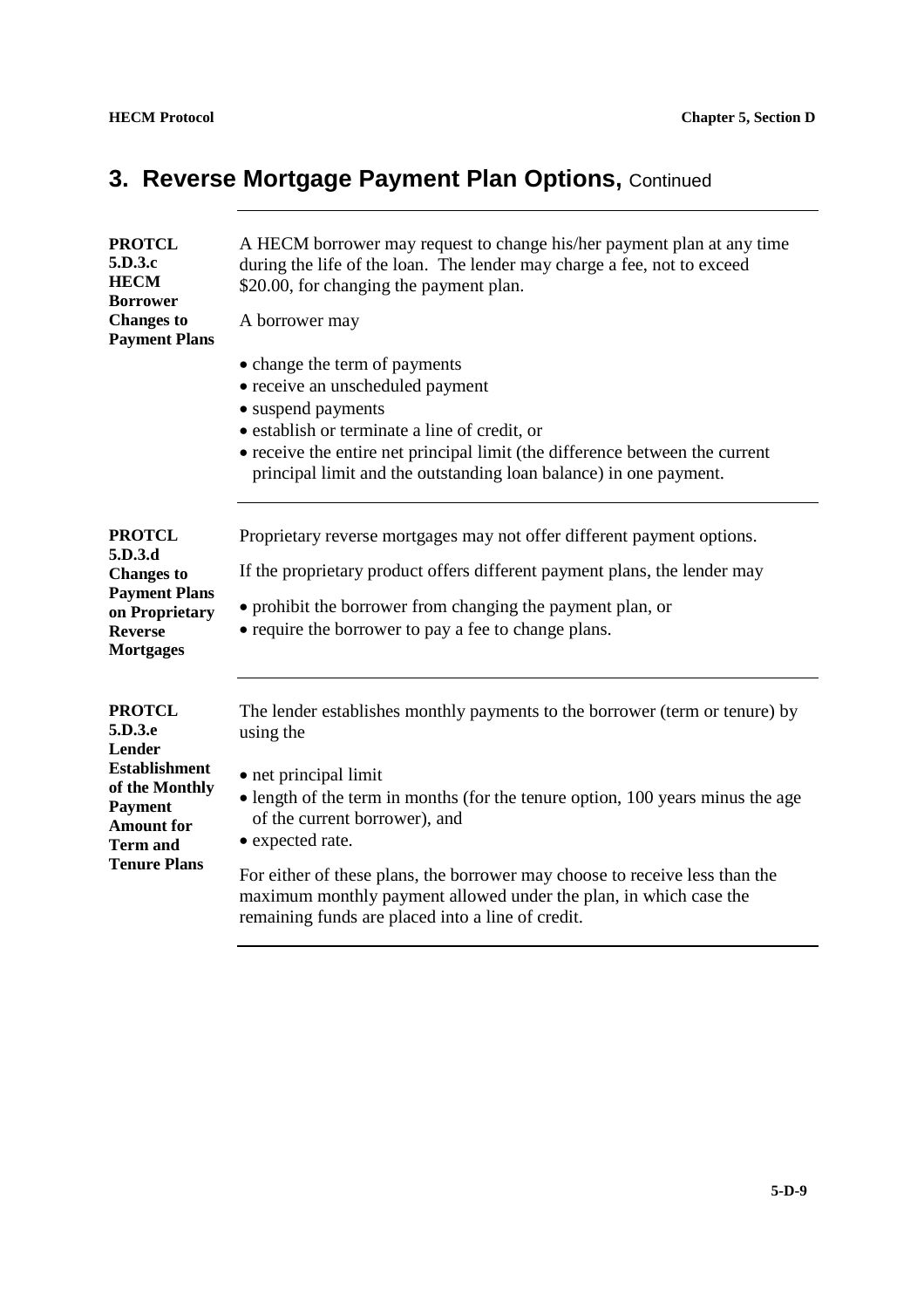## **4. Reverse Mortgage Note Rates/Interest Rates**

| <b>Introduction</b>                                                                                                                                  | This topic contains information on                                                                                                                                                                                                                                                                                                                                                                                                                                                                                                            |
|------------------------------------------------------------------------------------------------------------------------------------------------------|-----------------------------------------------------------------------------------------------------------------------------------------------------------------------------------------------------------------------------------------------------------------------------------------------------------------------------------------------------------------------------------------------------------------------------------------------------------------------------------------------------------------------------------------------|
|                                                                                                                                                      | • the counselor's responsibility for explaining the reverse mortgage interest<br>rate to the client<br>• reverse mortgage note rate<br>• interest rates for adjustable HECM loans<br>• eligible index types for adjustable rate HECMs<br>• a description of margin on an adjustable rate HECM<br>• a description of the interest rate cap on an adjustable rate HECM<br>• fixed interest rate HECMs, and<br>• the expected rate on a HECM.                                                                                                    |
| <b>Change Date</b>                                                                                                                                   | March 18, 2011                                                                                                                                                                                                                                                                                                                                                                                                                                                                                                                                |
| <b>PROTCL</b><br>5.D.4.a<br>Counselor<br><b>Responsibility</b><br>for Explaining<br>the Reverse<br>Mortgage<br><b>Interest Rate to</b><br>the Client | Counselors must ensure that the client understands the interest rate being<br>charged by the lender for the reverse mortgage.<br>For either adjustable or fixed-rate loans, lower interest rates may be offset by<br>higher origination costs, which the borrower may pay at closing or finance in<br>the loan. If closing costs are financed, less cash will be available to the<br>borrower. With HECMs, origination charges are rarely paid by increasing the<br>interest rate because the higher rate results in a lower principal limit. |
| <b>PROTCL</b><br>5.D.4.b<br><b>Reverse</b><br><b>Mortgage Note</b><br>Rate                                                                           | The note rate for a reverse mortgage is equal to the current interest rate<br>(current index plus margin). The lender uses the note rate to calculate the<br>• loan balance<br>• credit line growth, and<br>• available loan funds at any given time.<br>Continued on next page                                                                                                                                                                                                                                                               |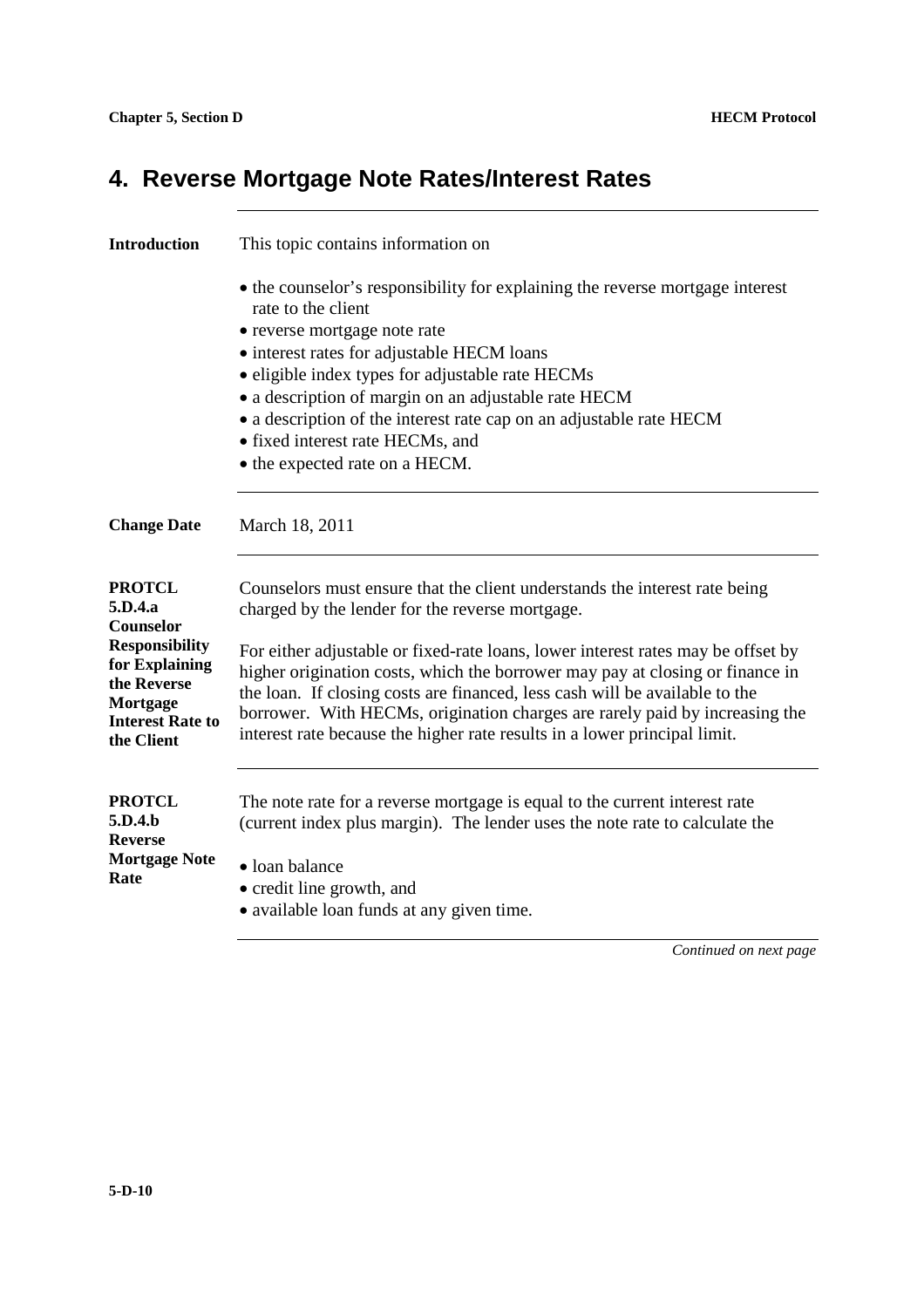## **4. Reverse Mortgage Note Rates/Interest Rates,** Continued

| <b>PROTCL</b><br>5.D.4.c<br><b>Interest Rates</b><br>for Adjustable<br><b>HECM Loans</b>                        | The interest rates for adjustable loans are comprised of an index rate plus a<br>margin. Currently, HECM adjustable rate mortgages are based on either the<br>• Treasury Rates (adjusted to a constant maturity of one month or one year;<br>also called the Constant Maturity Treasury [CMT] index), or<br>• London Inter-Bank Offered Rate (LIBOR).                           |
|-----------------------------------------------------------------------------------------------------------------|---------------------------------------------------------------------------------------------------------------------------------------------------------------------------------------------------------------------------------------------------------------------------------------------------------------------------------------------------------------------------------|
|                                                                                                                 | Rates that adjust monthly tend to reflect economic conditions on a timelier<br>basis. As economic conditions change, the adjustable rate may rise or fall, to<br>its maximum cap or minimum floor. With an adjustable rate mortgage, the<br>net principal limit will grow at the compounding rate, which will fluctuate<br>monthly or annually, whichever the borrower chooses. |
| <b>PROTCL</b><br>5.D.4.d<br><b>Eligible Index</b><br><b>Types for</b><br><b>Adjustable</b><br><b>Rate HECMs</b> | The table below displays the eligible index types for adjustable rate HECM<br>loans.                                                                                                                                                                                                                                                                                            |

| <b>HECM ARMS</b>           | <b>Periodic Adjustments-</b><br><b>Note Rate</b> | <b>Expected Average Mortgage Interest</b><br><b>Rate or Expected Rate (Determines</b><br><b>Principal Limit)</b> |
|----------------------------|--------------------------------------------------|------------------------------------------------------------------------------------------------------------------|
| Monthly Adjustable         | 1-Month CMT                                      | 10-Year CMT                                                                                                      |
|                            | 1-Year CMT                                       | 10-Year CMT                                                                                                      |
|                            | 1-Month LIBOR                                    | 10-Year LIBOR swap                                                                                               |
| <b>Annually Adjustable</b> | 1-Year CMT                                       | 10-Year CMT                                                                                                      |
|                            | 1-Year LIBOR                                     | 10-Year LIBOR swap                                                                                               |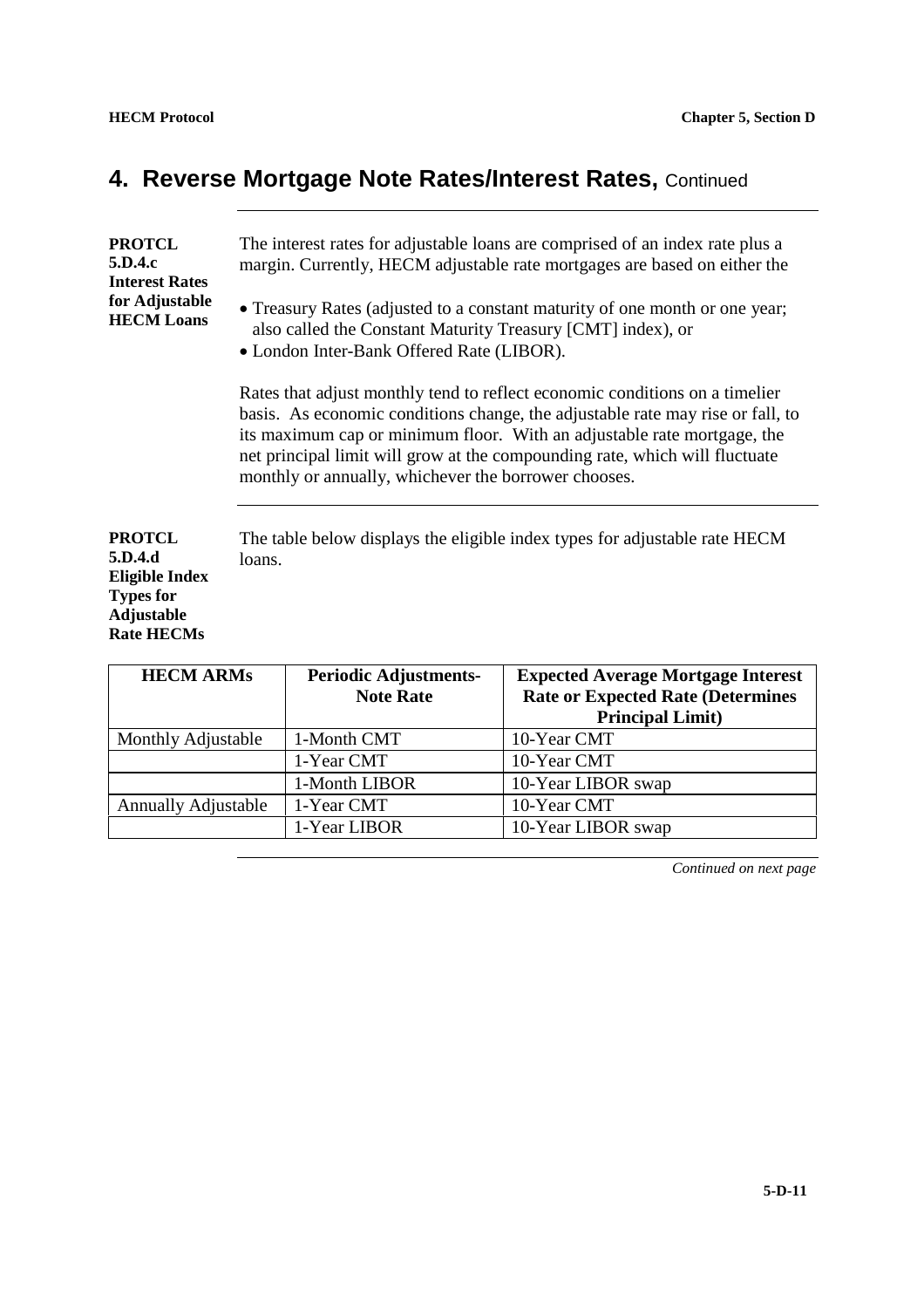## **4. Reverse Mortgage Note Rates/Interest Rates,** Continued

| <b>PROTCL</b><br>5.D.4.e<br>Description:              | The margin is an amount that the lender adds to the index to determine the<br>note rate of the adjustable rate mortgage.                                                                                                                                                                                                                        |
|-------------------------------------------------------|-------------------------------------------------------------------------------------------------------------------------------------------------------------------------------------------------------------------------------------------------------------------------------------------------------------------------------------------------|
| Margin on an<br><b>Adjustable</b><br><b>Rate HECM</b> | The note rate, which is a combination of the index and margin, affects how<br>much a borrower pays on the loan balance, as well as the growth of the<br>principal limit. The margin is also added to the expected rate, which affects<br>the calculation of the initial principal limit. The higher the rate, the lower the<br>principal limit. |
|                                                       | <i>Note</i> : Margins may vary from lender to lender and from product to product.                                                                                                                                                                                                                                                               |
| <b>PROTCL</b><br>5.D.4.f<br>Description:              | The interest rate cap is the maximum amount that the lender may add to the<br>initial interest rate on an adjustable rate loan.                                                                                                                                                                                                                 |
| <b>Interest Rate</b><br>Cap on an                     | Annual adjustable rate HECM loans have a                                                                                                                                                                                                                                                                                                        |
| <b>Adjustable</b><br><b>Rate HECM</b>                 | • 2% annual cap, and<br>• 5% lifetime cap.                                                                                                                                                                                                                                                                                                      |
|                                                       | <i>Note</i> : Proprietary reverse mortgages often have interest rate caps, but these<br>will vary from product to product.                                                                                                                                                                                                                      |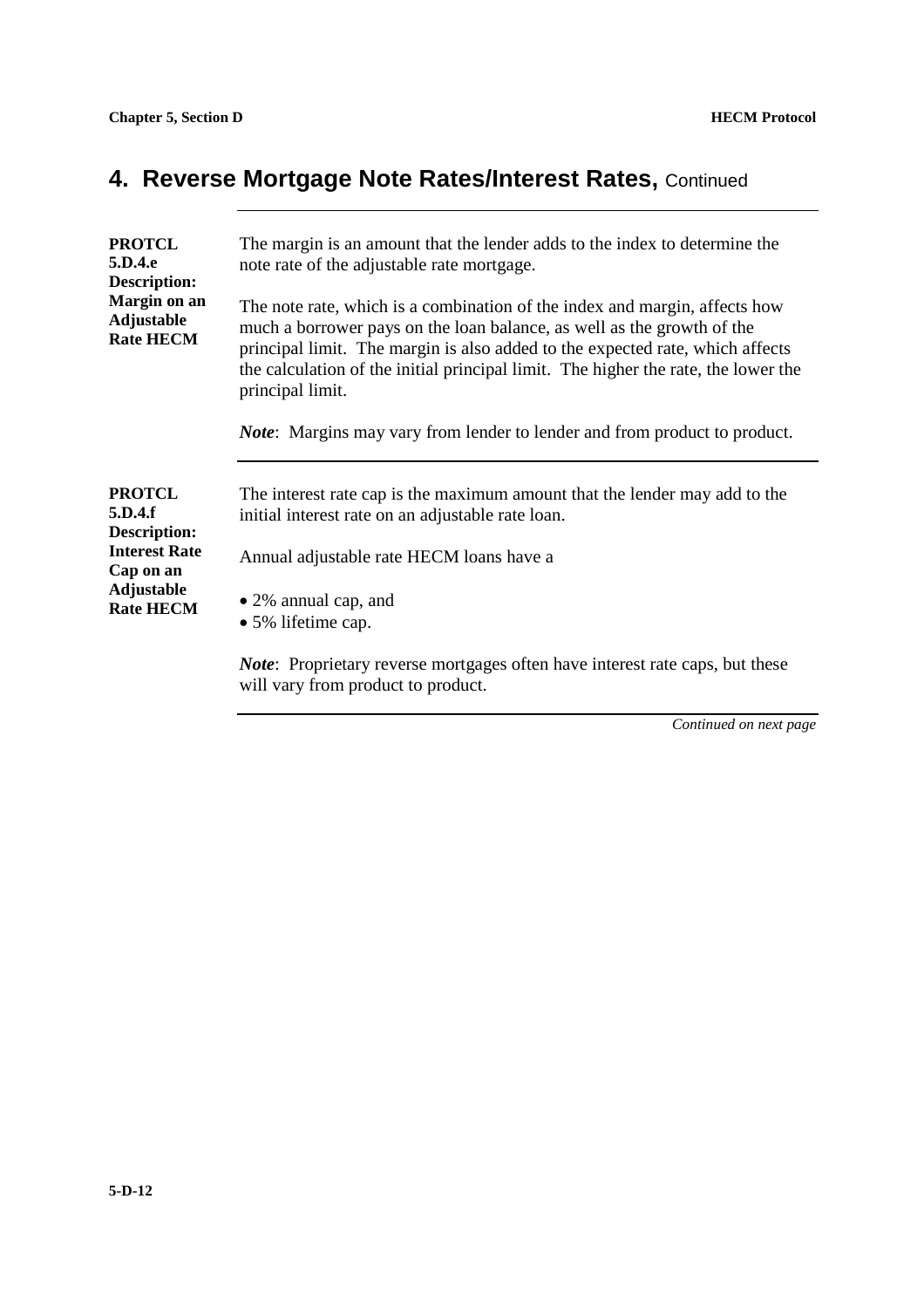loan.

#### **4. Reverse Mortgage Note Rates/Interest Rates,** Continued

| <b>PROTCL</b><br>5.D.4.g<br><b>Fixed Interest</b><br><b>Rate HECMs</b> | Some lenders offer HECMs with a fixed interest rate. With a fixed-rate<br>reverse mortgage, the principal limit and the loan balance will grow at the<br>interest rate determined at closing. |
|------------------------------------------------------------------------|-----------------------------------------------------------------------------------------------------------------------------------------------------------------------------------------------|
|                                                                        | When discussing a fixed-rate reverse mortgage, the counselor must make the<br>client aware that                                                                                               |
|                                                                        | • some lenders may set the interest rate at a level that makes the line of credit<br>with a full, up-front draw at closing the only feasible option                                           |
|                                                                        | • drawing the entire loan balance at closing exposes the borrower to many<br>risks, including the lack of future availability of loan proceeds from credit<br>line growth                     |
|                                                                        | • once the full amount is drawn, the borrower will pay interest on that large<br>loan balance for the life of the loan                                                                        |
|                                                                        | • drawing the entire loan balance may create a significant and unnecessary<br>expense if the borrower does not need all the funds at closing, and                                             |
|                                                                        | • over time, a fixed-rate loan which avoids the risk associated with an<br>adjustable interest rate may be less advantageous to the borrower than an                                          |

In most cases, the interest rate on a fixed rate will be initially higher than an adjustable rate, because a fixed rate brings greater risk to the lender. Because the interest rate on an adjustable rate loan may increase over time; for line of credit borrowers who do not plan to draw all of their funds at (or soon after) closing, an adjustable-rate loan may actually provide more available borrowing power.

adjustable-rate loan which may maximize the amount over the life of the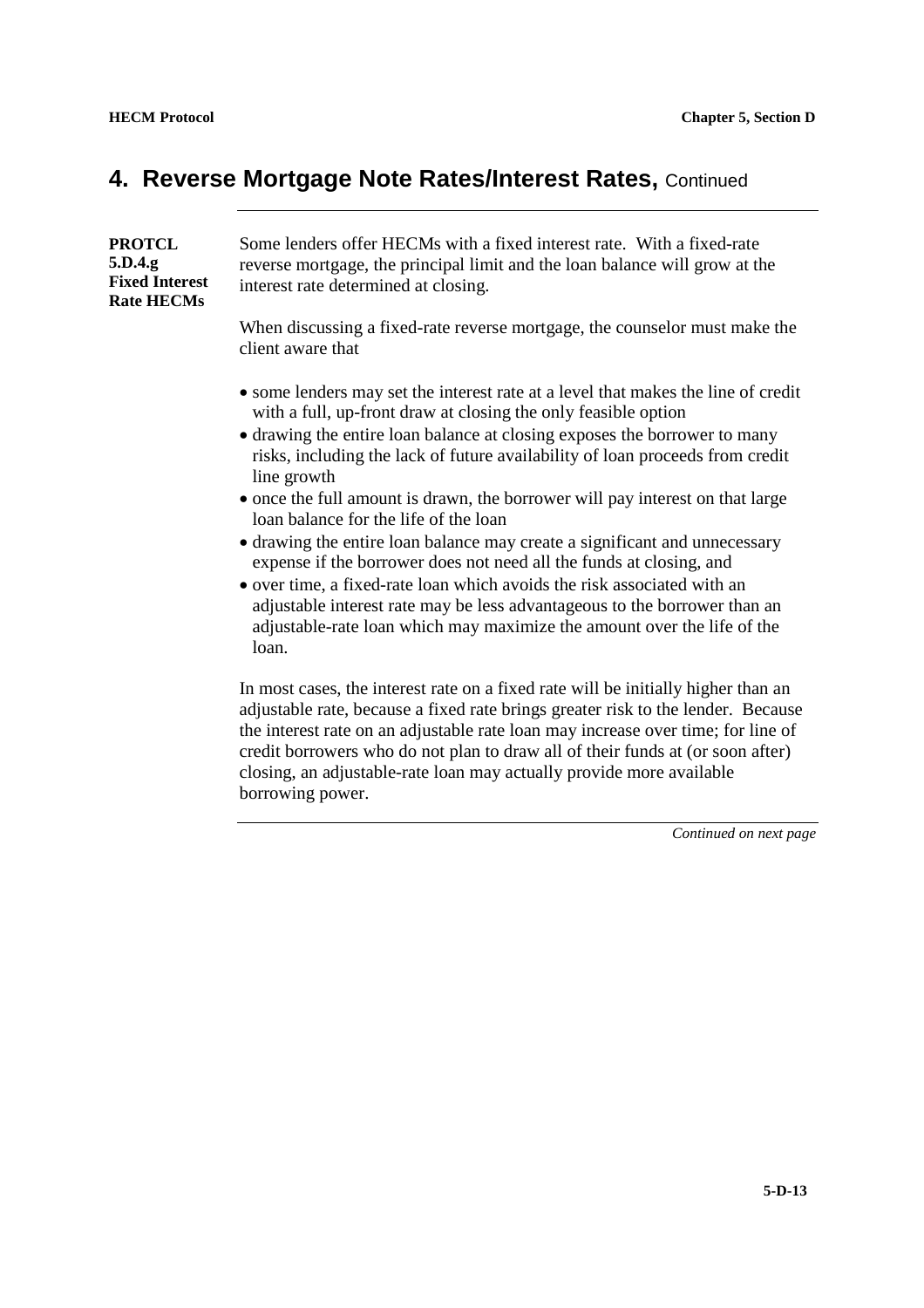#### **4. Reverse Mortgage Note Rates/Interest Rates,** Continued

| <b>PROTCL</b><br>5.D.4.h<br><b>Expected Rate</b><br>on a HECM | The lender calculates the expected rate at origination and uses it to determine<br>the principal limit and the servicing fee set-aside. |
|---------------------------------------------------------------|-----------------------------------------------------------------------------------------------------------------------------------------|
|                                                               | The table below describes the expected rate for                                                                                         |

- fixed rate HECMs, and
- adjustable rate HECMs.

| <b>HECM Loan Type</b> | <b>Expected Rate</b>                                                                                          |
|-----------------------|---------------------------------------------------------------------------------------------------------------|
| Fixed                 | The expected rate is                                                                                          |
|                       | • equal to the fixed rate, and                                                                                |
|                       | • the same as the note rate.                                                                                  |
| Adjustable            | The expected rate is the sum of                                                                               |
|                       | • the lender's margin, and                                                                                    |
|                       | • the loan's index adjusted to a constant maturity of ten years (10-year<br>CMT or 10-year LIBOR swap rates). |

*Note*: The higher the expected rate, the lower the principal limit will be. When determining the principal limit, if the expected rate is less than 5.5 percent, then the lender will use 5.5 percent.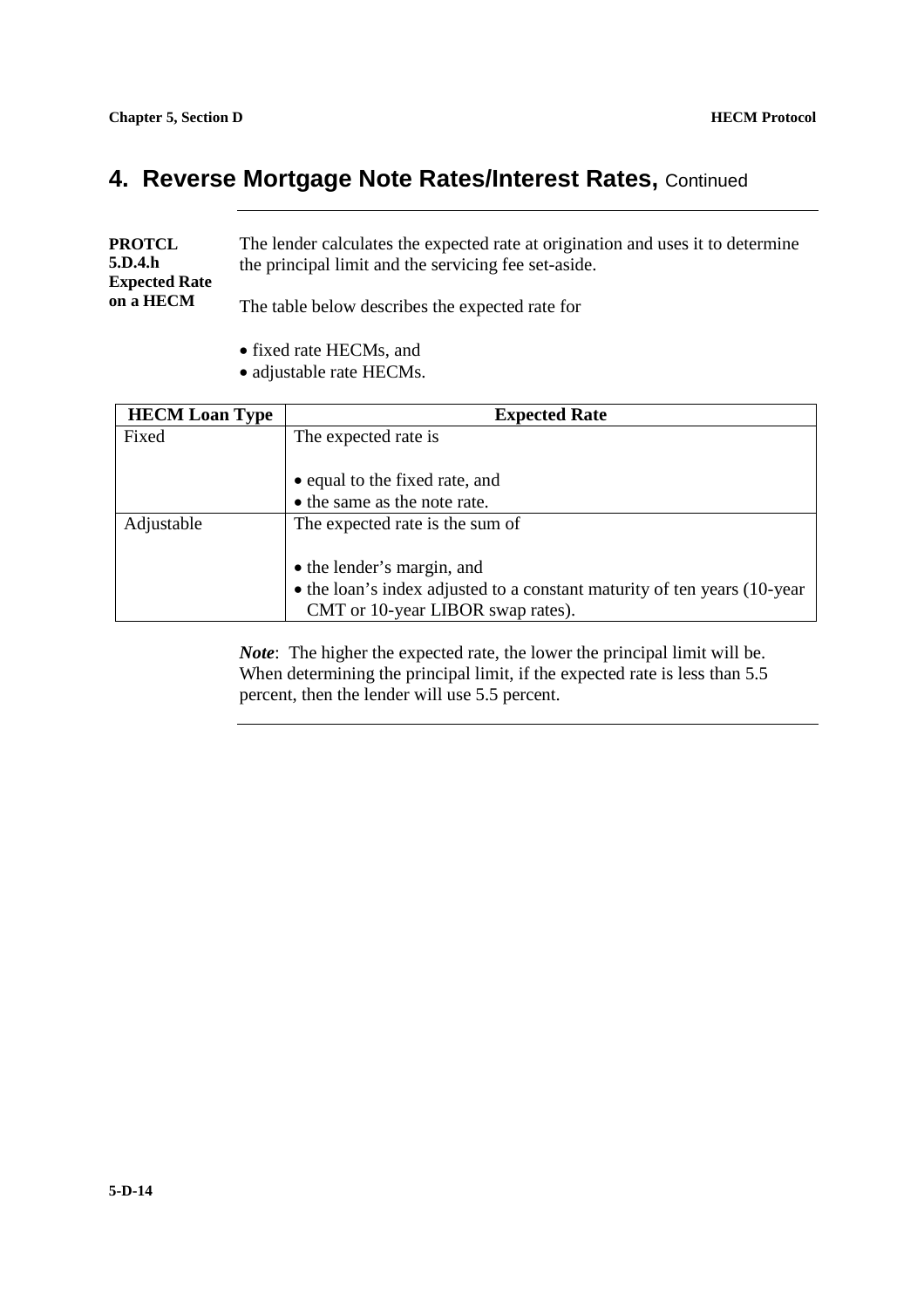# **5. Retention of Title and Repayment of Debt**

| <b>Introduction</b>                                                                         | This topic contains information on                                                                                                                                                       |
|---------------------------------------------------------------------------------------------|------------------------------------------------------------------------------------------------------------------------------------------------------------------------------------------|
|                                                                                             | • retention of title on a reverse mortgage, and<br>• the repayment of debt on a reverse mortgage.                                                                                        |
| <b>Change Date</b>                                                                          | March 18, 2011                                                                                                                                                                           |
| <b>PROTCL</b><br>5.D.5.a<br><b>Retention of</b><br>Title on a<br><b>Reverse</b><br>Mortgage | Throughout the term of a reverse mortgage, the<br>• borrower retains ownership of the home, and<br>• title remains with the borrower or the borrower's estate until the home is<br>sold. |
|                                                                                             | $\sigma$ $\cdots$ $\cdots$                                                                                                                                                               |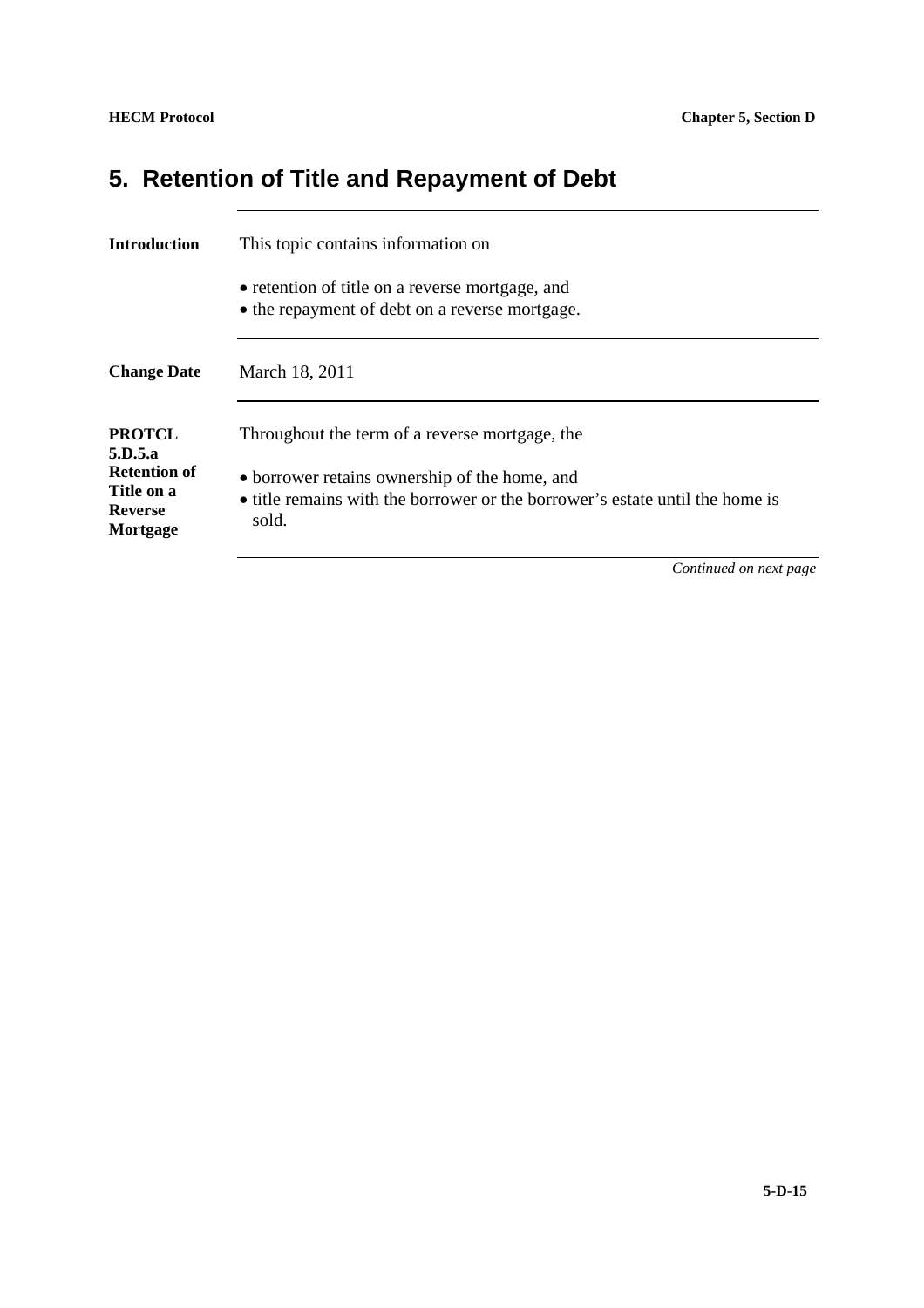#### **5. Retention of Title and Repayment of Debt, Continued**

| <b>PROTCL</b><br>5.D.5.b                                | A HECM loan becomes due and payable if the                                                                                                                                                                                                                                                                                                                                                                                                                                                                                         |
|---------------------------------------------------------|------------------------------------------------------------------------------------------------------------------------------------------------------------------------------------------------------------------------------------------------------------------------------------------------------------------------------------------------------------------------------------------------------------------------------------------------------------------------------------------------------------------------------------|
| <b>Repayment of</b><br>Debt on a<br>Reverse<br>Mortgage | • last surviving borrower passes away<br>• property is no longer the primary residence of the borrower<br>• last surviving borrower does not occupy the home for more than 12<br>consecutive months for health reasons<br>• borrower resides at another property for more than 6 months out of a year,<br>or<br>• borrower fails to perform an obligation under the mortgage, such as paying<br>taxes and hazard insurance or other property charges.<br>If the homomorealle the home, the outstanding loop holones is due. If the |

If the borrower sells the home, the outstanding loan balance is due. If the proceeds from the sale of the home are not sufficient to pay the loan balance, the lender will

- accept the proceeds from the sale of the home as payment in full, and
- file a claim with FHA to cover the difference.

If the borrower chooses to prepay the loan by liquidating assets while retaining ownership of the home, he/she must pay back the total outstanding loan balance.

#### *Open-End versus Closed-End Credit Loans*

Credit loans which are

- "open-end" allow for the repayment of some or the entire principal, which the borrower may re-borrow at some future date, and
- "closed-end" do *not* allow the borrower to re-borrow principal that is paid on the loan.

*Note*: Usually, fixed-rate HECMs are closed-end credit loans.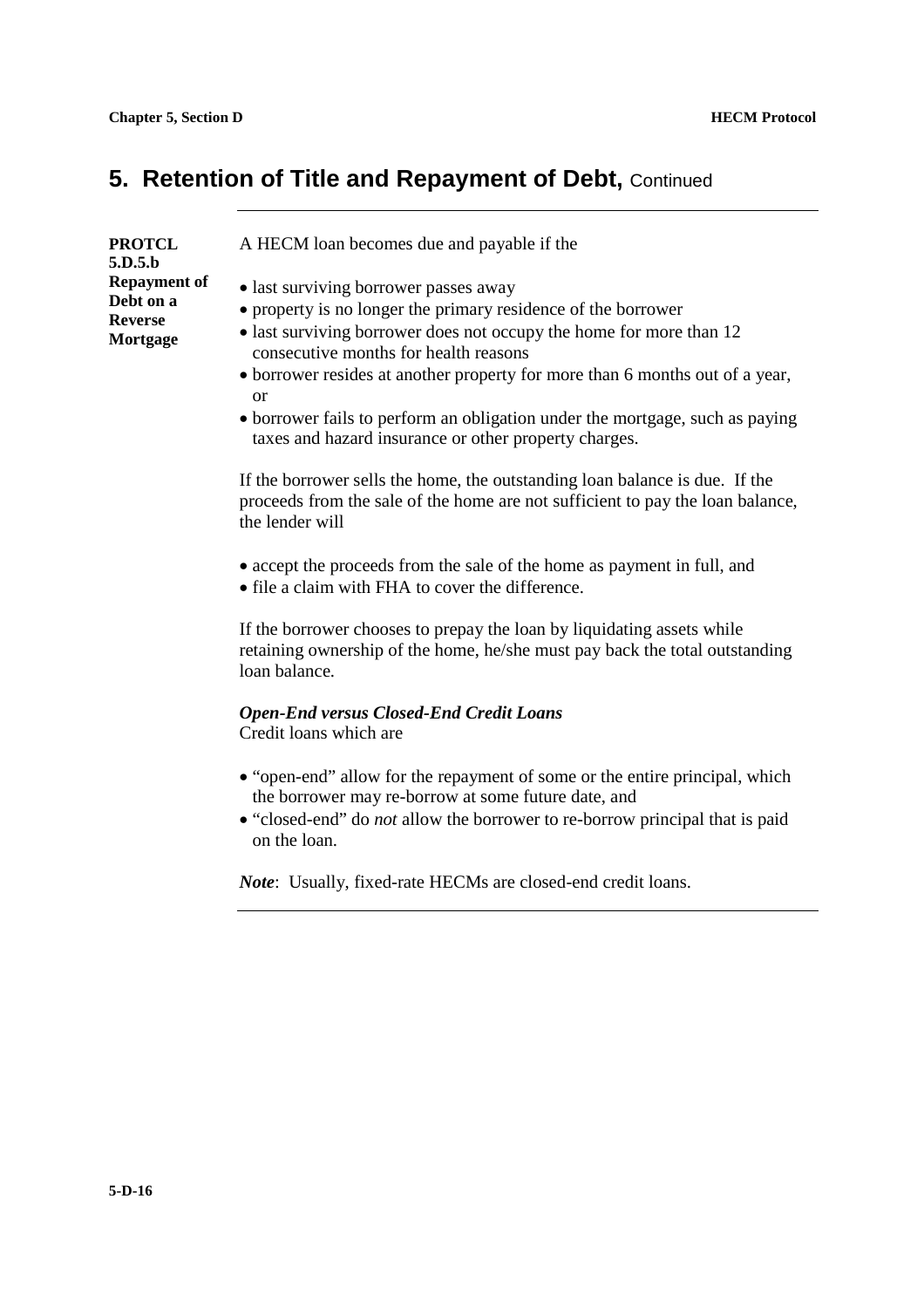## **6. Reverse Mortgage Non-Recourse Feature**

| <b>Introduction</b>                                                                                             | This topic contains information on the reverse mortgage non-recourse feature,<br>including                                                                                                                                                                                                                                                                          |
|-----------------------------------------------------------------------------------------------------------------|---------------------------------------------------------------------------------------------------------------------------------------------------------------------------------------------------------------------------------------------------------------------------------------------------------------------------------------------------------------------|
|                                                                                                                 | • a description of the non-recourse feature on a reverse mortgage, and<br>• the required timeframe for heirs or an estate to pay off a loan and extensions<br>to the timeframe.                                                                                                                                                                                     |
| <b>Change Date</b>                                                                                              | March 18, 2011                                                                                                                                                                                                                                                                                                                                                      |
| <b>PROTCL</b><br>5.D.6.a<br><b>Description:</b><br><b>Non-Recourse</b><br><b>Feature on a</b><br><b>Reverse</b> | "Non-recourse" means that if a lender takes legal action against the borrower<br>for default on the loan, the lender can look only to the property to satisfy the<br>loan, as opposed to holding the borrower personally liable for the debt. The<br>lender can foreclose and recover as much as it can through proceeds of the<br>foreclosure sale.                |
| Mortgage                                                                                                        | <i>Note</i> : This repayment standard also applies to the borrower's heirs or estate<br>when the property is sold to repay the outstanding loan. The lender cannot<br>hold the heirs or estate personally liable for the balance. However, if the heirs<br>or the estate wish to keep the property, they are personally liable for the full<br>balance of the loan. |
|                                                                                                                 | Continued on next page                                                                                                                                                                                                                                                                                                                                              |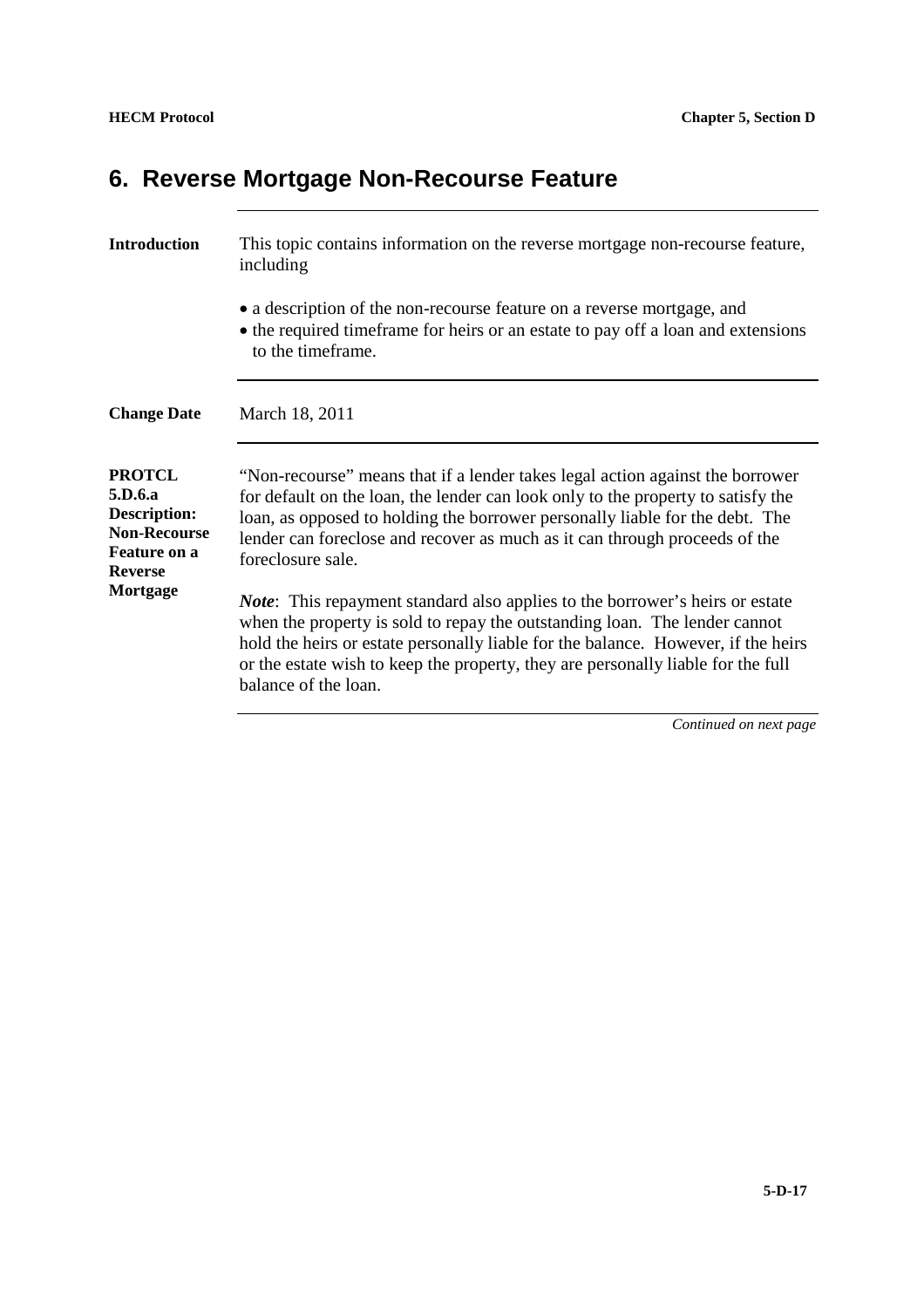#### **6. Reverse Mortgage Non-Recourse Feature, Continued**

| <b>PROTCL</b><br>5.D.6.b | The lender is limited to providing 6 months to the heirs or the estate to pay off<br>the loan. |
|--------------------------|------------------------------------------------------------------------------------------------|
| Required                 |                                                                                                |
| <b>Timeframe for</b>     | The lender may request HUD approval for up to two 90-day extensions if the                     |
| Heirs or an              | heirs or estate can demonstrate that they are actively marketing the property.                 |
| <b>Estate to pay</b>     | Extension requests must                                                                        |
| Off a Loan and           |                                                                                                |
| <b>Extensions to</b>     |                                                                                                |
| the Timeframe            | • be made before the initial 6 month, or previously extended time frame has<br>expired, and    |
|                          | • must promptly confirm the intention of the heirs or the estate to either                     |
|                          | - sell the property to a third party, or                                                       |

- keep the home and pay the balance of the loan in full.

Where no information has been provided, the lender will have no other option but to initiate foreclosure.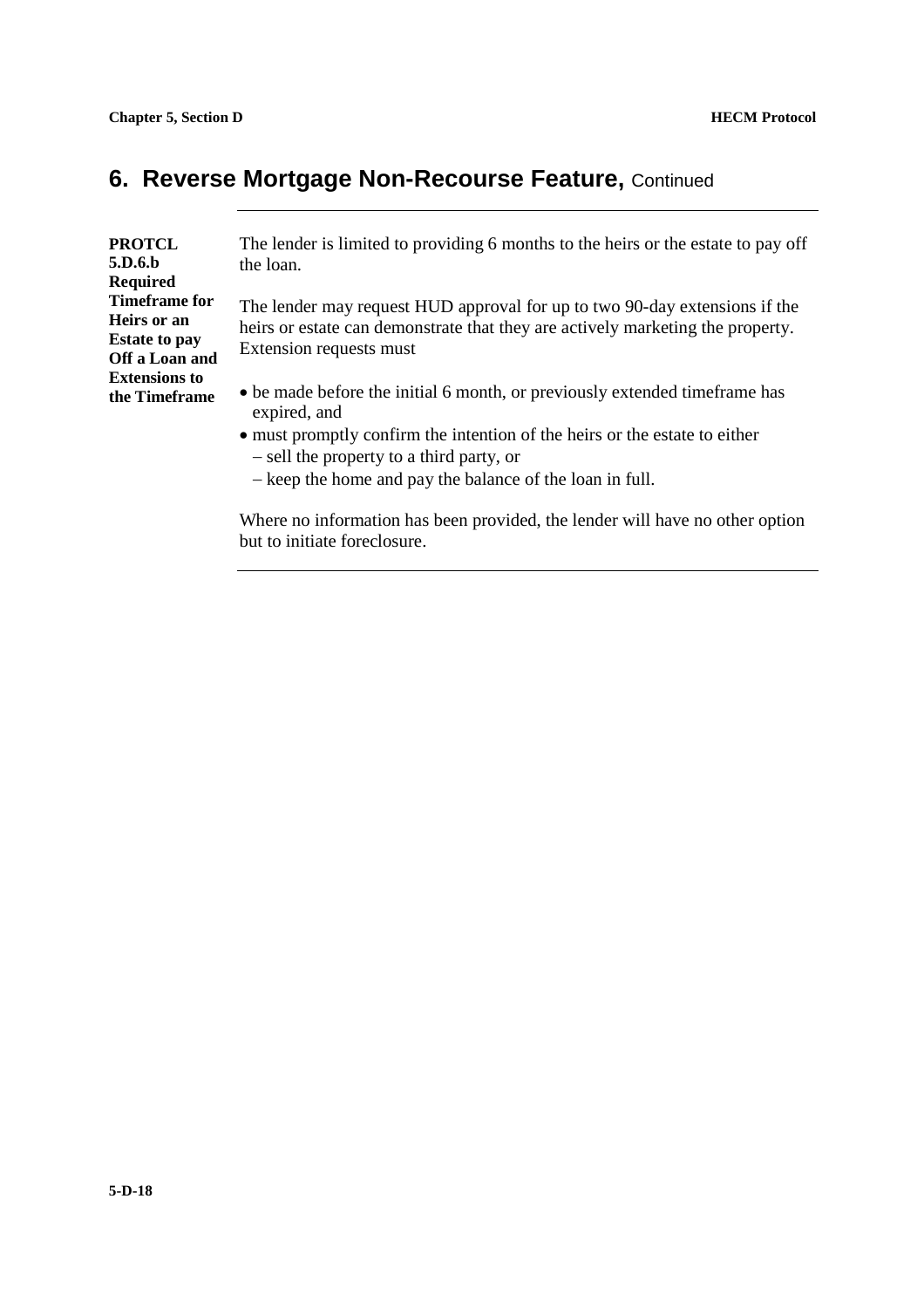# **7. Mortgage Insurance/Insurance Premiums**

| <b>Introduction</b>                                                                                                                                                   | This topic contains information on                                                                                                                                                                                                                                                                                                                                                                                                                                                                                                                                                                                                                                                                                                                                                                                                                                     |
|-----------------------------------------------------------------------------------------------------------------------------------------------------------------------|------------------------------------------------------------------------------------------------------------------------------------------------------------------------------------------------------------------------------------------------------------------------------------------------------------------------------------------------------------------------------------------------------------------------------------------------------------------------------------------------------------------------------------------------------------------------------------------------------------------------------------------------------------------------------------------------------------------------------------------------------------------------------------------------------------------------------------------------------------------------|
|                                                                                                                                                                       | • mortgage insurance and principal limits on non-insured reverse mortgage<br>products<br>• crossover risk for HECMs and non-insured reverse mortgage products<br>• mortgage insurance premiums on<br>- standard HECMs, and<br>- HECM Saver loans.                                                                                                                                                                                                                                                                                                                                                                                                                                                                                                                                                                                                                      |
| <b>Change Date</b>                                                                                                                                                    | March 18, 2011                                                                                                                                                                                                                                                                                                                                                                                                                                                                                                                                                                                                                                                                                                                                                                                                                                                         |
| <b>PROTCL</b><br>5.D.7.a<br>Mortgage<br><b>Insurance and</b><br>Principal<br><b>Limits on Non-</b><br><b>Insured</b><br><b>Reverse</b><br>Mortgage<br><b>Products</b> | Today, reverse mortgages that are not Federally insured<br>• do <i>not</i> have a mortgage insurance premium, and<br>• generally include other fees and pricing programs to protect lenders from<br>risk.<br>On non-insured products that do not have mortgage insurance to protect them<br>from losses associated with the loan balance growing larger than the property<br>value, lenders take a conservative approach and set the principal limit much<br>lower than a HECM, as discussed in <b>HECM</b> Protocol 5.D.7.b.<br>For this reason, typically the FHA-insured product gives the borrower access<br>to more equity than non-insured reverse mortgage products. Counselors<br>should make potential borrowers aware of the costs and available loan<br>amounts on proprietary products that compensate for the absence of a<br>mortgage insurance premium. |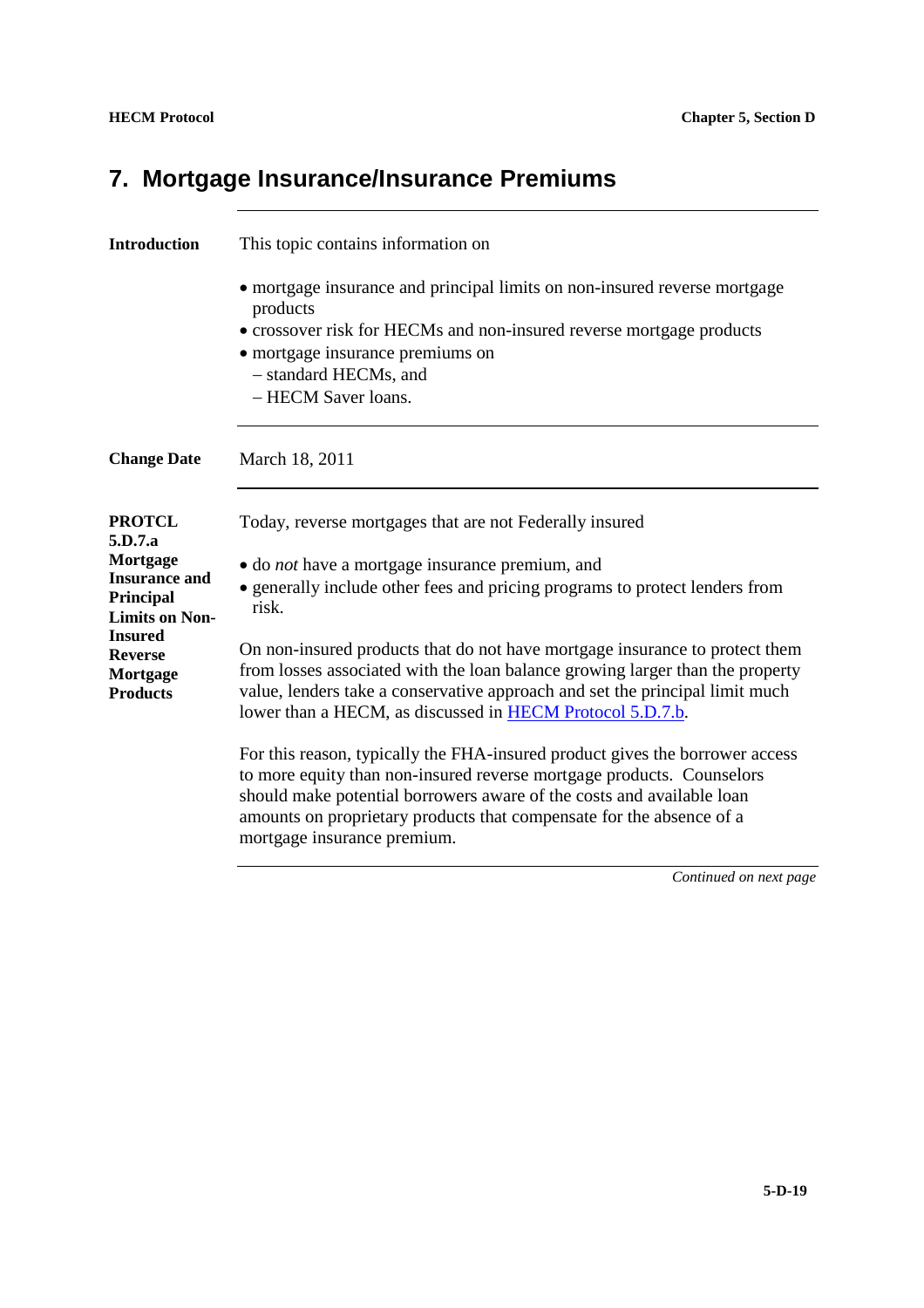#### **7. Mortgage Insurance/Insurance Premiums,** Continued

| <b>PROTCL</b><br>5.D.7.b<br><b>Crossover Risk</b> | "Crossover" occurs when the loan balance exceeds the property value. FHA<br>charges an insurance premium as protection against crossover risk.                                                   |
|---------------------------------------------------|--------------------------------------------------------------------------------------------------------------------------------------------------------------------------------------------------|
| for HECMs<br>and Non-<br>Insured<br>Reverse       | With proprietary products for which the crossover exposure is greater than<br>with a HECM, lenders protect themselves by setting the initial principal limit<br>lower than they would on a HECM. |
| Mortgage<br><b>Products</b>                       | <b>HECM</b> loans                                                                                                                                                                                |
|                                                   | • generally offer<br>- higher ratios of principal limit to equity in the home, and<br>- lower costs as a result of the mortgage insurance program, and                                           |

- lower costs as a result of the mortgage insurance program, and<br>• provide lenders and borrowers with the security of full backing by the Federal government.

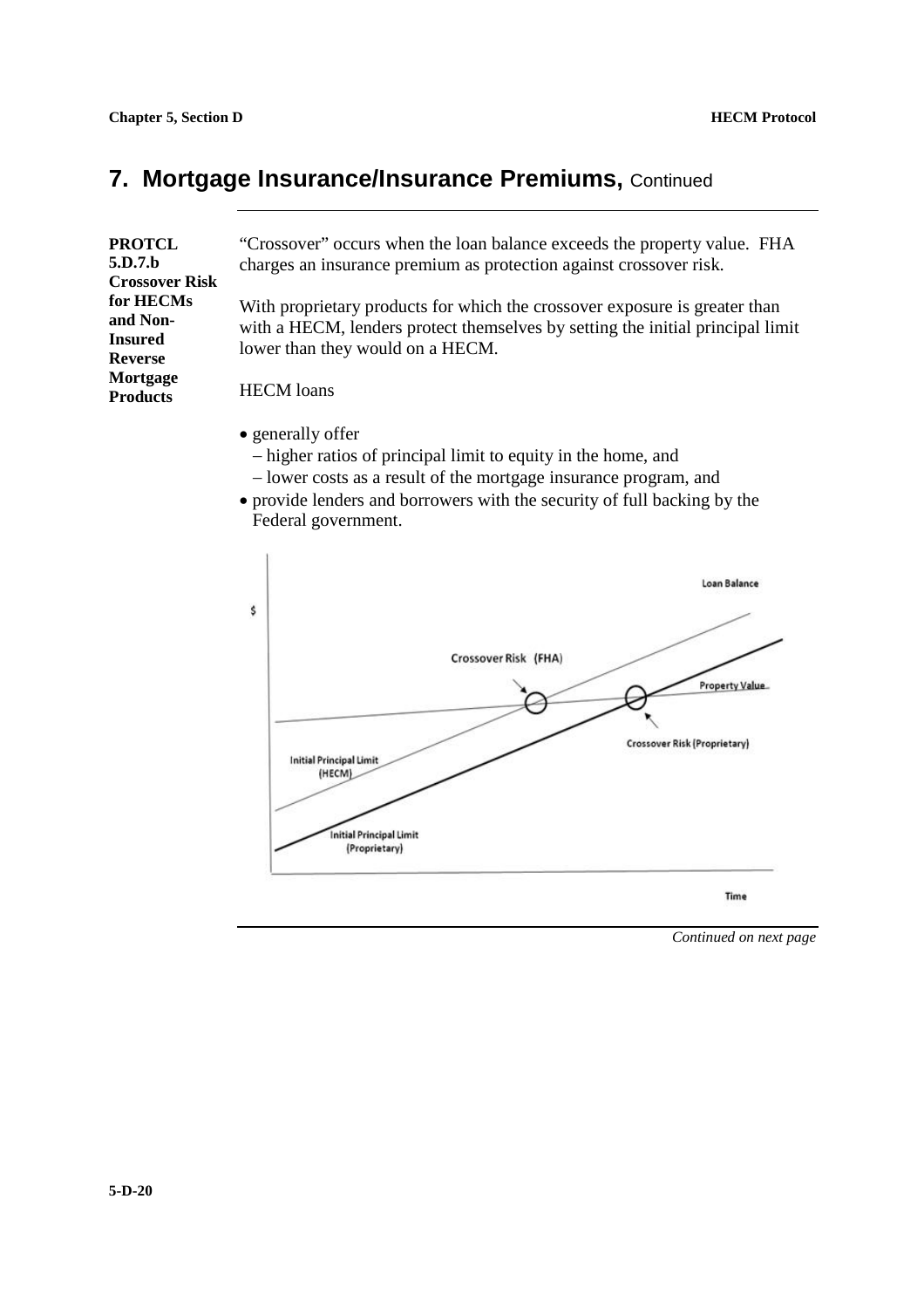# **7. Mortgage Insurance/Insurance Premiums,** Continued

| <b>PROTCL</b><br>5.D.7.c<br>Mortgage<br><b>Insurance</b><br><b>Premiums</b> on<br><b>HECMs</b>               | For the insurance provided by FHA on a HECM, the borrower must pay both                                                                                                                                                                                                                                                                                   |
|--------------------------------------------------------------------------------------------------------------|-----------------------------------------------------------------------------------------------------------------------------------------------------------------------------------------------------------------------------------------------------------------------------------------------------------------------------------------------------------|
|                                                                                                              | • an up-front insurance premium, which is 2 percent of the maximum claim<br>amount, and                                                                                                                                                                                                                                                                   |
|                                                                                                              | • an annual premium, charged monthly at an annual rate of 1.25 percent of the<br>outstanding loan balance.                                                                                                                                                                                                                                                |
|                                                                                                              | These premiums are                                                                                                                                                                                                                                                                                                                                        |
|                                                                                                              | • calculated at closing<br>• charged to the borrower throughout the life of the loan, and<br>$\bullet$ <i>not</i> refundable.                                                                                                                                                                                                                             |
|                                                                                                              | <b>HECM Borrowers Who Refinance into Another HECM</b><br>A HECM borrower who refinances into another HECM is eligible for a<br>reduction in his/her up-front mortgage insurance premium. The premium<br>paid on the new HECM is calculated by multiplying the difference between<br>the old maximum claim and the new maximum claim amounts by 2 percent. |
|                                                                                                              | <i>Note:</i> A HECM for purchase is not a refinance, and as such, there is no initial<br>reduction in premium even if the borrower previously held a HECM<br>mortgage.                                                                                                                                                                                    |
| <b>PROTCL</b><br>5.D.7.d<br>Mortgage<br><b>Insurance</b><br><b>Premiums on</b><br><b>HECM Saver</b><br>Loans | FHA designed HECM Saver as a second initial MIP option to lower upfront<br>loan closing costs for borrowers who want to borrow a smaller amount than<br>would be available with a standard HECM.                                                                                                                                                          |
|                                                                                                              | For HECM Saver, the initial MIP is                                                                                                                                                                                                                                                                                                                        |
|                                                                                                              | • 0.01 percent of the maximum claim amount, and<br>• collected at time of loan closing.                                                                                                                                                                                                                                                                   |
|                                                                                                              | <i>Note</i> : A HECM Saver is available on the same loan and transaction types as                                                                                                                                                                                                                                                                         |

a standard HECM.

**5-D-21**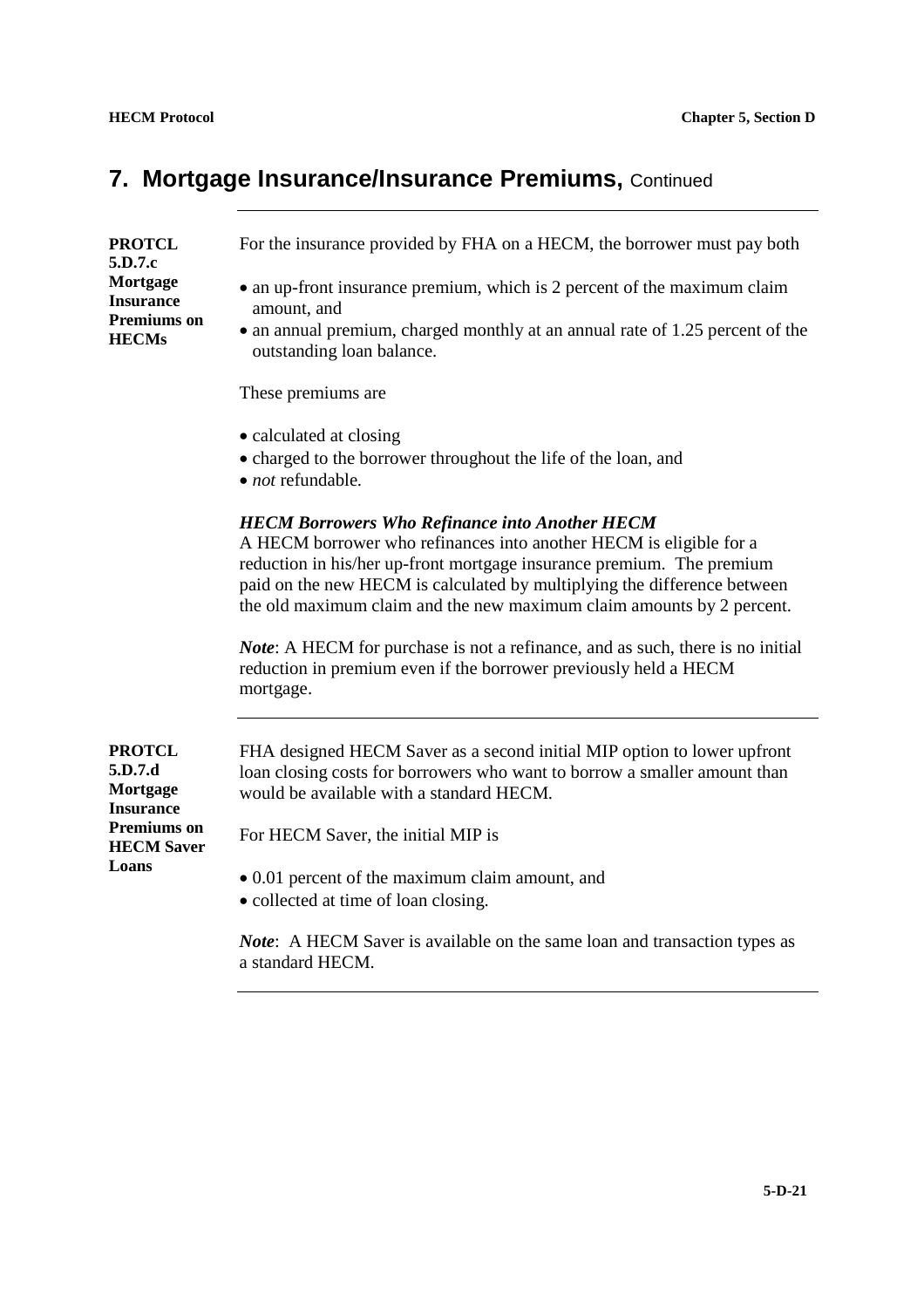## **8. Reverse Mortgage Loan Costs**

| Introduction       | This topic contains information on                                          |                        |
|--------------------|-----------------------------------------------------------------------------|------------------------|
|                    | • servicing fees and servicing fee set-aside<br>• third-party closing costs |                        |
|                    | • application fee and origination fee                                       |                        |
|                    | • financing closing costs                                                   |                        |
|                    | • payment plan change fees, and                                             |                        |
|                    | • Total Annual Loan Cost (TALC).                                            |                        |
|                    |                                                                             |                        |
| <b>Change Date</b> | March 18, 2011                                                              |                        |
|                    |                                                                             | Continued on next page |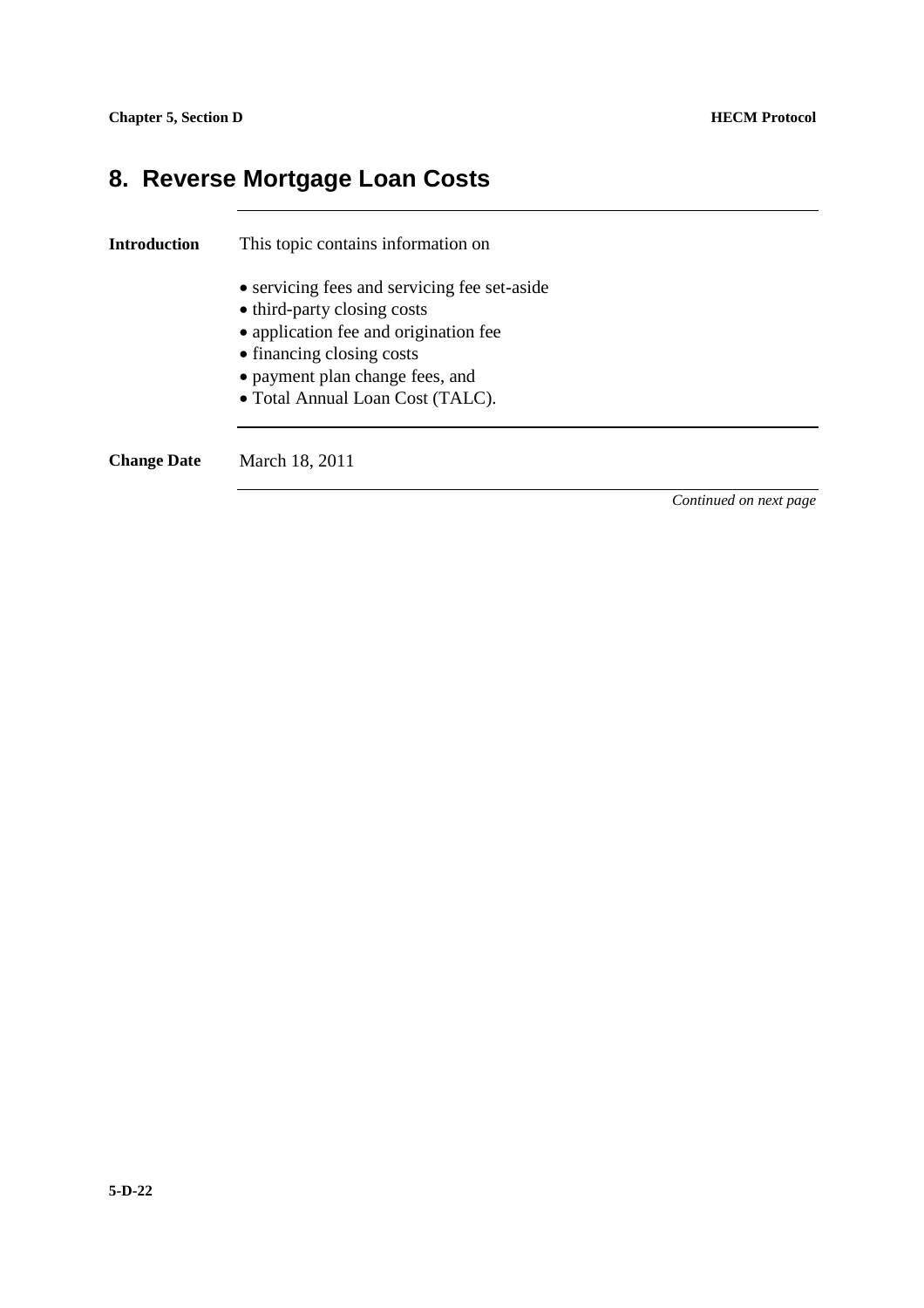#### **8. Reverse Mortgage Loan Costs, Continued**

**PROTCL 5.D.8.a Servicing Fees and Servicing Fee Set-Aside**

Servicing fees are monthly fees paid to the lender for administering the loan, such as making monthly cash advances and processing payment plan changes. They are set aside from the principal limit at closing, but are only added to the loan balance as they are incurred on a monthly basis. For HECM loans that are

- annually adjusting and fixed rate, these fees may not exceed \$30 a month, and
- adjust monthly, the fee cap is \$35.

Lenders may charge less than the maximum set by FHA.

#### *Servicing Fee Set-Aside*

The servicing fee set-aside is the present amount of money that will be required to pay all of the monthly servicing fees until the borrower reaches age 100. This calculated amount

- ensures that sufficient loan proceeds are set aside so that the servicer may collect the monthly servicing fee, and
- is subtracted from the principal limit to arrive at the net principal limit that is available at closing.

*Note*: The amount reserved for these future payments

- is not part of the loan balance
- does not accrue interest, and
- is not a cost to the consumer until the fee is paid.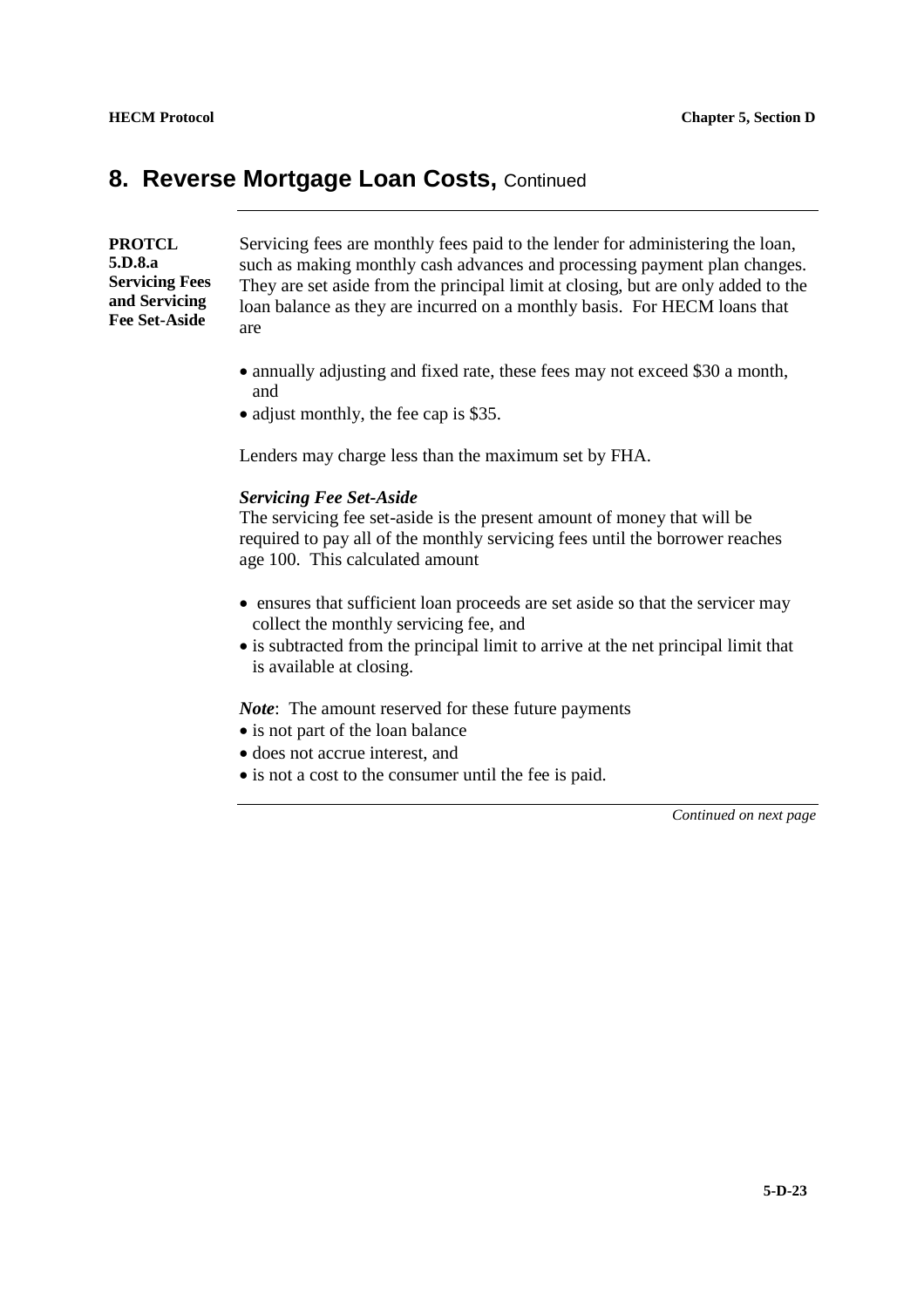#### 8. Reverse Mortgage Loan Costs, Continued

| <b>PROTCL</b><br>5.D.8.b                                                     | Third party closing costs include the usual and customary expenses associated<br>with obtaining a mortgage, including the                                                                                          |
|------------------------------------------------------------------------------|--------------------------------------------------------------------------------------------------------------------------------------------------------------------------------------------------------------------|
| <b>Third-Party</b><br><b>Closing Costs</b>                                   | • appraisal<br>• credit report<br>• title searches, and<br>• title insurance.                                                                                                                                      |
|                                                                              | The costs depend upon the third parties who perform these activities for the<br>lender, not on the type of mortgage. Clients must obtain a list of estimated<br>closing costs from their lenders prior to closing. |
|                                                                              | Counselors                                                                                                                                                                                                         |
|                                                                              | • <i>must not</i> quote any specific closing costs, but may discuss usual or<br>customary ranges, and<br>• must inform the client that                                                                             |
|                                                                              | - none of the charges associated with these third-party origination activities<br>may be paid before the counseling is completed, and                                                                              |
|                                                                              | - the client must not write a check or pay cash for the services until he/she<br>completes counseling and has signed a reverse mortgage application with<br>the lender.                                            |
| <b>PROTCL</b><br>5.D.8.c<br><b>Application Fee</b><br>and Origination<br>Fee | Application and origination fees compensate the lender for processing,<br>underwriting and preparing the loan documents.                                                                                           |
|                                                                              | Lender origination fees are 2 percent of the first \$200,000 of the maximum<br>claim amount, plus 1 percent of the balance above \$200,000 to a maximum<br>origination fee of \$6,000.                             |
|                                                                              | Some lenders may charge lower origination fees, but they may charge higher<br>interest rates. This practice may be more costly to the consumer.                                                                    |